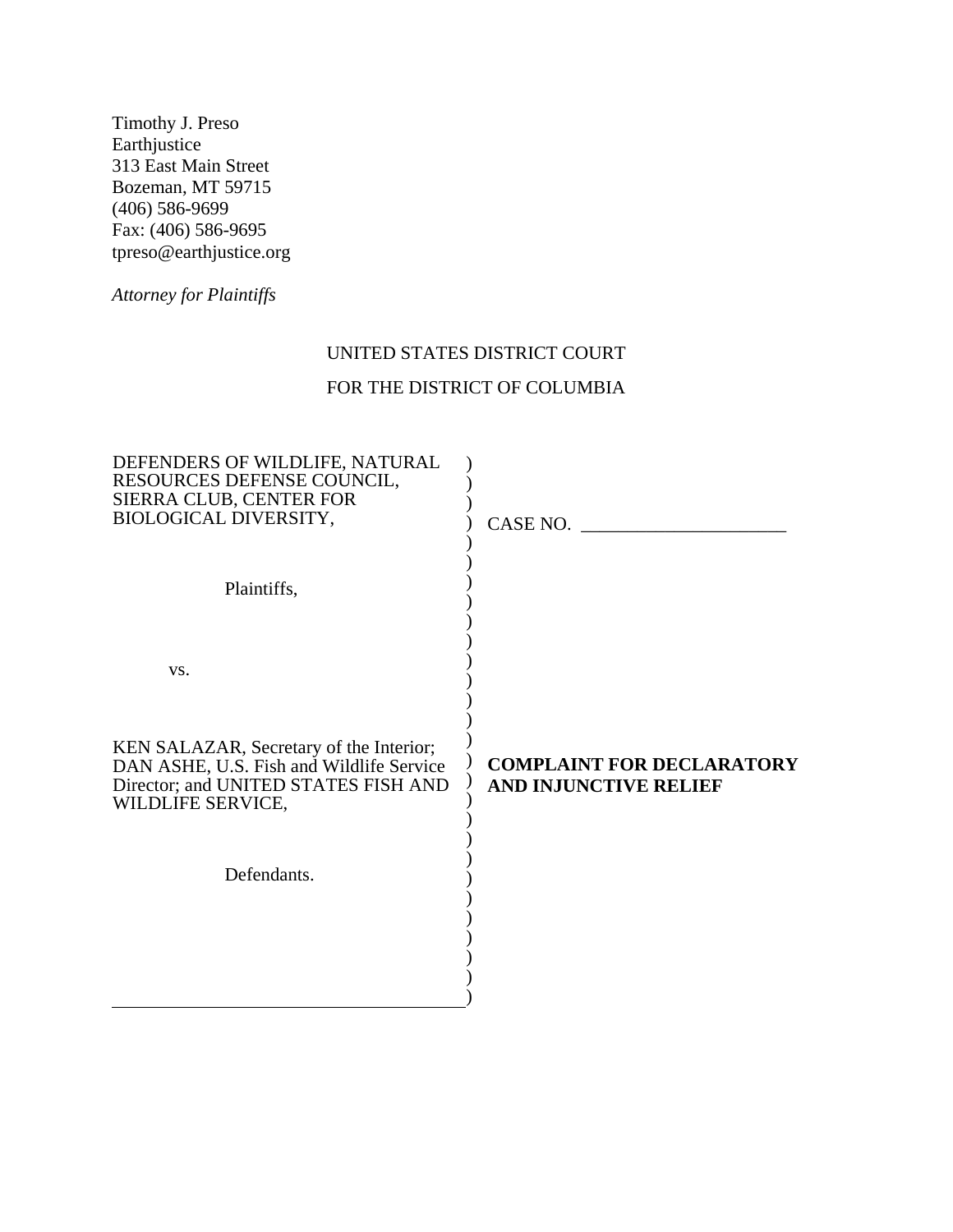#### **INTRODUCTION**

1. This case challenges the decision of the U.S. Fish and Wildlife Service ("FWS") to delist the Wyoming portion of the northern Rocky Mountain gray wolf distinct population segment ("DPS"), despite the existence of significant threats to the wolves' survival. 77 Fed. Reg. 55,530 (Sept. 10, 2012) (the "Delisting Rule").

2. More than 350,000 gray wolves once inhabited the American West, but the last viable wolf populations were reported to have been eradicated from the Western landscape in 1925, through poisoning, trapping, and shooting. Gray wolves were among the first species to be listed by the Secretary of the Interior as endangered when, alarmed by the pace of species' decline, Congress in 1973 enacted the Endangered Species Act ("ESA"), 16 U.S.C. § 1531, et seq. —"the most comprehensive legislation for the preservation of endangered species ever enacted by any nation." Tennessee Valley Auth. v. Hill, 437 U.S. 153, 180 (1978).

3. Under protection of the ESA from killing by humans, gray wolves began to return from Canada to their native landscapes in northwestern Montana. Beginning in 1995, gray wolf recovery took a giant leap forward as FWS reintroduced 66 gray wolves into Yellowstone National Park and central Idaho. Since that reintroduction, the northern Rockies wolf population grew to approximately 1,774 as of the end of 2011, the last official count. As a top predator and "keystone" species, the wolf's return has restored a more natural balance to the northern Rockies ecosystems. Among other effects, the reintroduction of wolves has lead to healthier riparian vegetation along streams, as elk no longer over graze trees and shrubs in valley bottoms. The reintroduction has also brought substantial economic benefits to the region. Many thousands of visitors flock to Yellowstone National Park from around the world to see and hear wolves in the wild, contributing at least \$35 million to the local economy each year.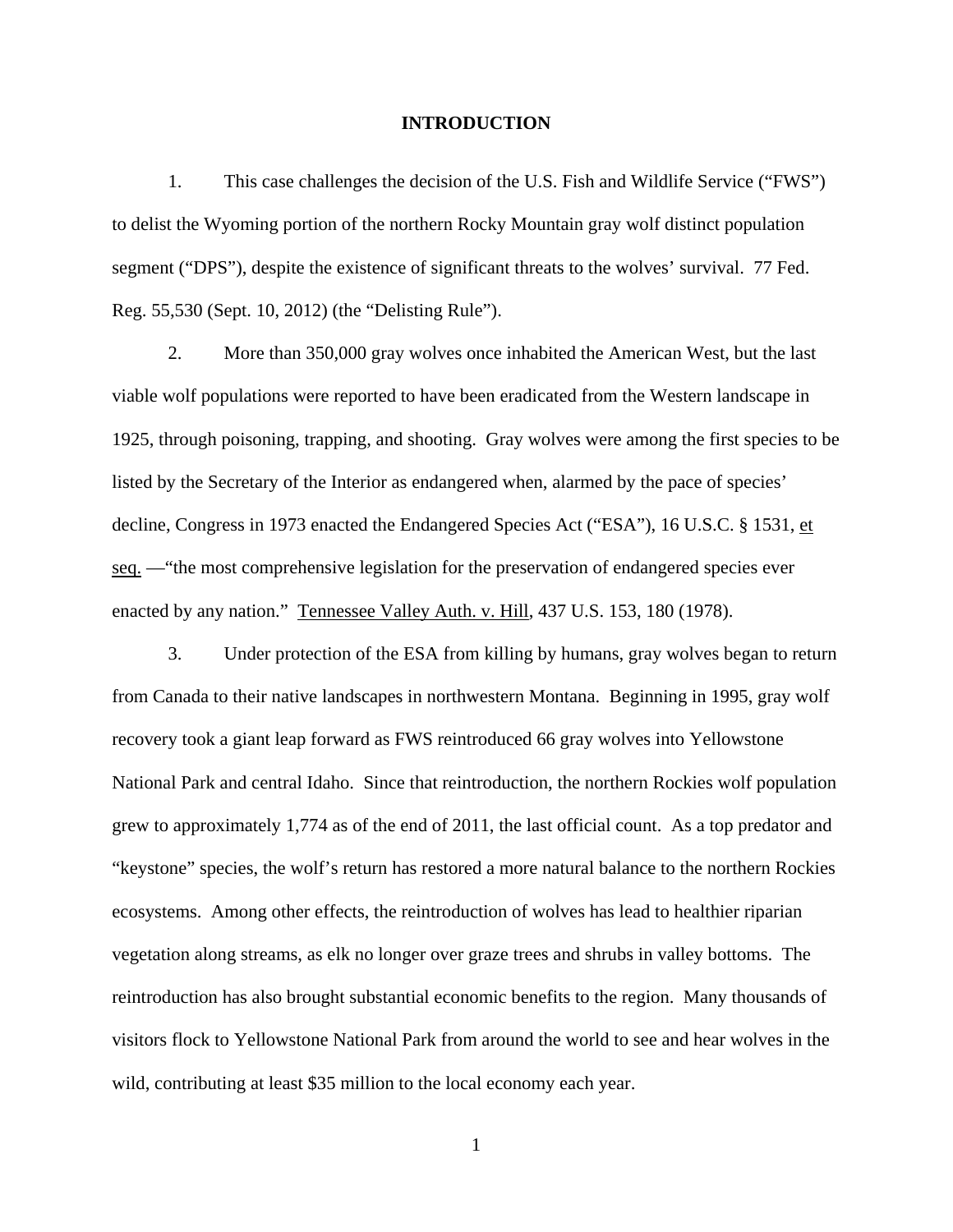4. Although the restoration of wolves to the northern Rockies is a success story, it remains a vulnerable one. At 1,774 wolves, the population still has not achieved the size or connectivity between the region's core recovery populations that independent scientists have determined essential to wolves' long term survival.

5. After several attempts to delist all or a portion of the Northern Rocky Mountains ("NRM") wolf DPS, all of which were determined to be illegal under the ESA, the wolves of Montana and Idaho were removed from federal protection by an act of Congress in 2011. Under that law, management of wolves was turned over to the states, with the exception of Wyoming. Since delisting, Montana and Idaho have adopted more aggressive wolf management, including longer wolf-hunting seasons, lifting of statewide hunting quotas, and the allowance of trapping. As a result, the northern Rockies wolf population is expected to decrease. Montana has committed to a minimum wolf population of 150 wolves. Idaho has committed to 15 packs. Both commitments represent substantial reductions from those states' current wolf populations.

6. Now Wyoming is set to join the northern Rockies states seeking wolf population reductions. On September 10, 2012, FWS published a final rule eliminating ESA protections for the Wyoming portion of the northern Rockies gray wolf DPS. 77 Fed. Reg. 55,530. As of October 1, 2012, the estimated 328 wolves in Wyoming were under state management. The Wyoming wolf hunting season began on that date, and all protections were removed for wolves in approximately 85% of the state. Wyoming has committed to maintain only 100 wolves and 10 breeding pairs outside of Yellowstone National Park and the Wind River Reservation.

7. Given hostile state wolf management measures, the entire northern Rockies DPS will never reach a sustainable long-term population level and is instead threatened with a longterm decline. In addition, Wyoming's plans for post-delisting wolf management throughout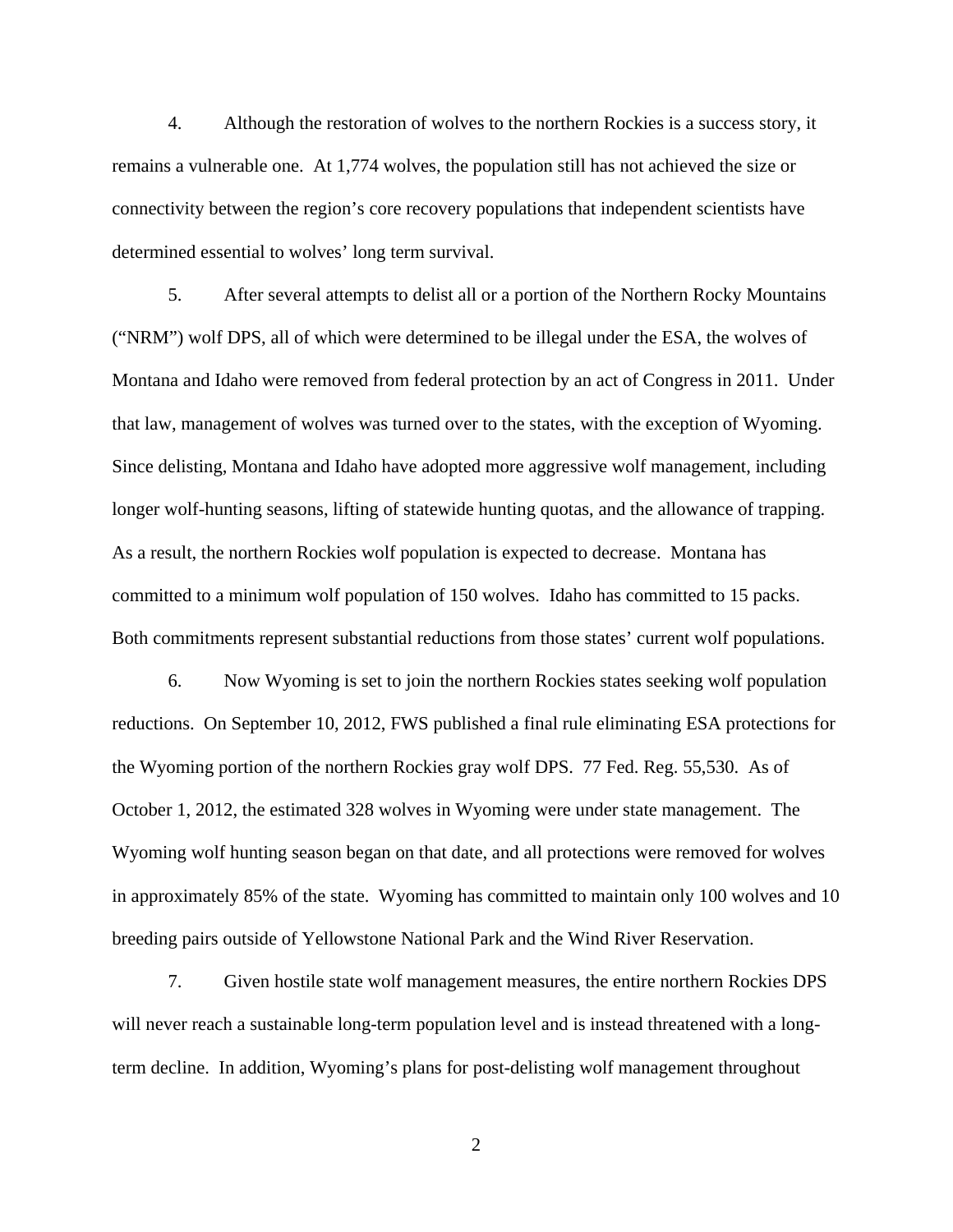most of that state represent a return to the devastating policies that resulted in wolves' eradication from Wyoming and the entire western landscape in the early-20th century.

8. Plaintiffs in this case challenge FWS's decision to designate and delist the Wyoming portion of the northern Rocky Mountains gray wolf DPS. FWS's decision to delist Wyoming's wolves despite the best available scientific evidence indicating that the NRM DPS is not biologically recovered and cannot withstand the excessive human-caused mortality promoted under state management contradicts the purposes and mandates of the ESA and its implementing regulations and ignores fundamental principles of conservation biology. Thus, the Delisting Rule is arbitrary, capricious, an abuse of discretion and contrary to the law, and must be set aside.

### **JURISDICTION, VENUE AND ADMINISTRATIVE REMEDIES**

9. Plaintiffs bring this action pursuant to the ESA citizen suit provision, 16 U.S.C. § 1540(g), which waives defendants' sovereign immunity. In the alternative, this Court has jurisdiction over plaintiffs' claims under the Administrative Procedure Act ("APA"), 5 U.S.C. § 551 et seq. This Court has jurisdiction over plaintiffs' claims pursuant to 28 U.S.C. § 1331 (federal question) and may issue a declaratory judgment and further relief pursuant to 28 U.S.C. §§ 2201-02.

10. Venue is proper in this District under 28 U.S.C. § 1391 because one or more plaintiffs reside in the District of Columbia and a substantial part of the events or omissions giving rise to plaintiffs' claims occurred in this District.

11. Plaintiffs have attempted to resolve their claims administratively by twice commenting on the proposed delisting rule that appeared in the Federal Register and by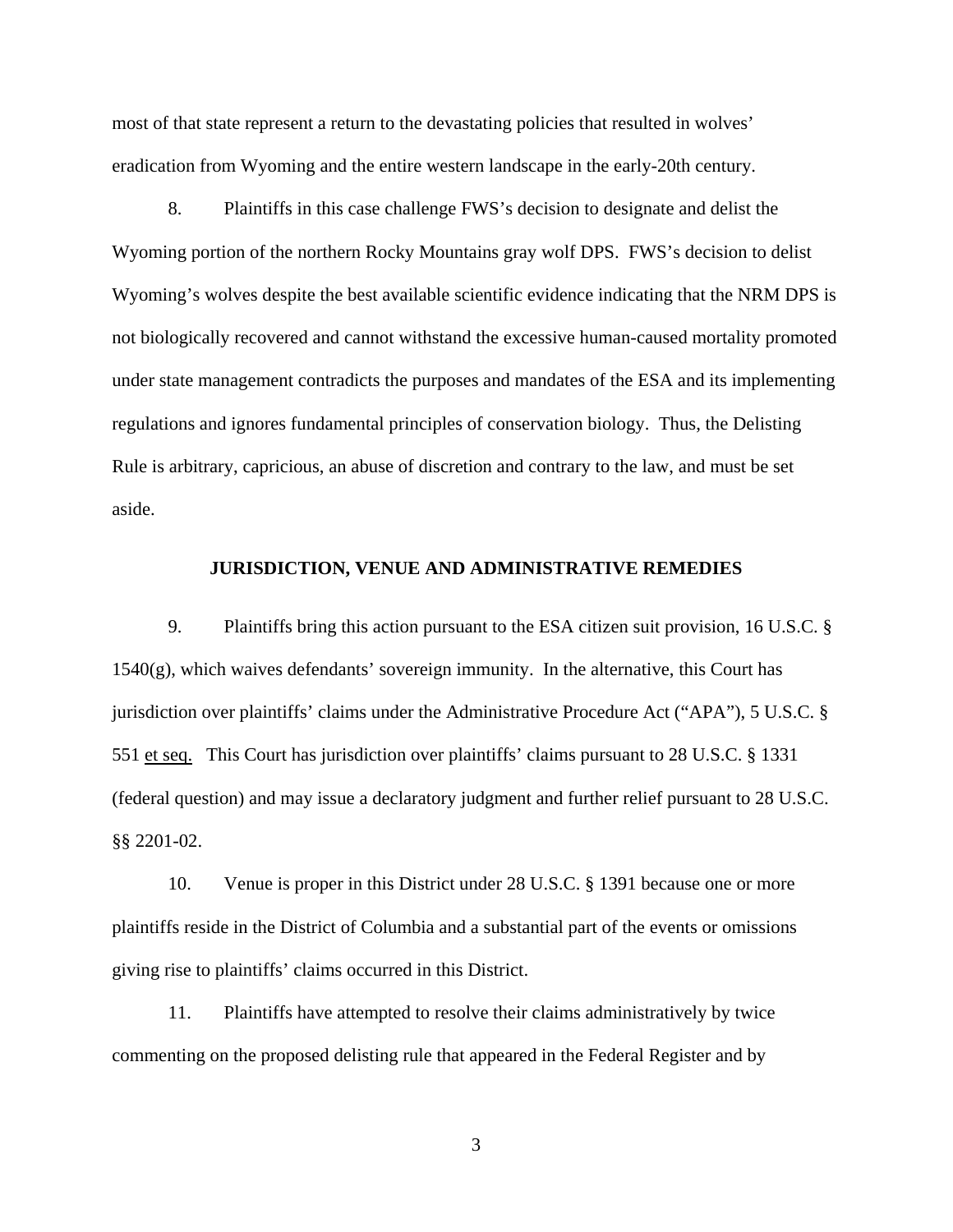providing defendants with notice of plaintiffs' intent to sue on September 10, 2012, as required by 16 U.S.C.  $\S$  1540(g)(2).

### **PARTIES**

12. Plaintiff Defenders of Wildlife ("Defenders") is a national non-profit conservation organization headquartered in Washington, D.C., with offices throughout the country, including a Rocky Mountain office in Bozeman, Montana. Defenders has 385,173 members, including 4,312 in the northern Rockies states of Idaho, Montana, and Wyoming. Defenders is a sciencebased advocacy organization focused on conserving and restoring native species and the habitat upon which they depend, and has been involved in such efforts since the organization's establishment in 1947. Over the last three decades, Defenders has played a leading role in the recovery of wolves in the northern Rockies.

13. Plaintiff Natural Resources Defense Council ("NRDC") is a non-profit conservation organization that uses law, science, and the support of its 363,778 members, including 776 members in Wyoming, 1,770 members in Idaho, and 1,745 members in Montana, to protect the planet's wildlife and wild places, and to ensure a safe and healthy environment. NRDC and its members have a longstanding interest in conserving threatened and endangered species, including wolves. NRDC is headquartered in New York City, with additional domestic offices in Montana, Washington, D.C., Illinois and California.

14. Plaintiff Sierra Club is a nationwide conservation organization with more than 595,288 members, 891 of whom belong to the Wyoming Chapter, 2,214 of whom belong to the Idaho Chapter and 2,061 of whom belong to the Montana Chapter. The Sierra Club is America's oldest, largest, and most influential grassroots environmental organization. The mission of the Sierra Club is: "To explore, enjoy and protect the wild places of the earth; to practice and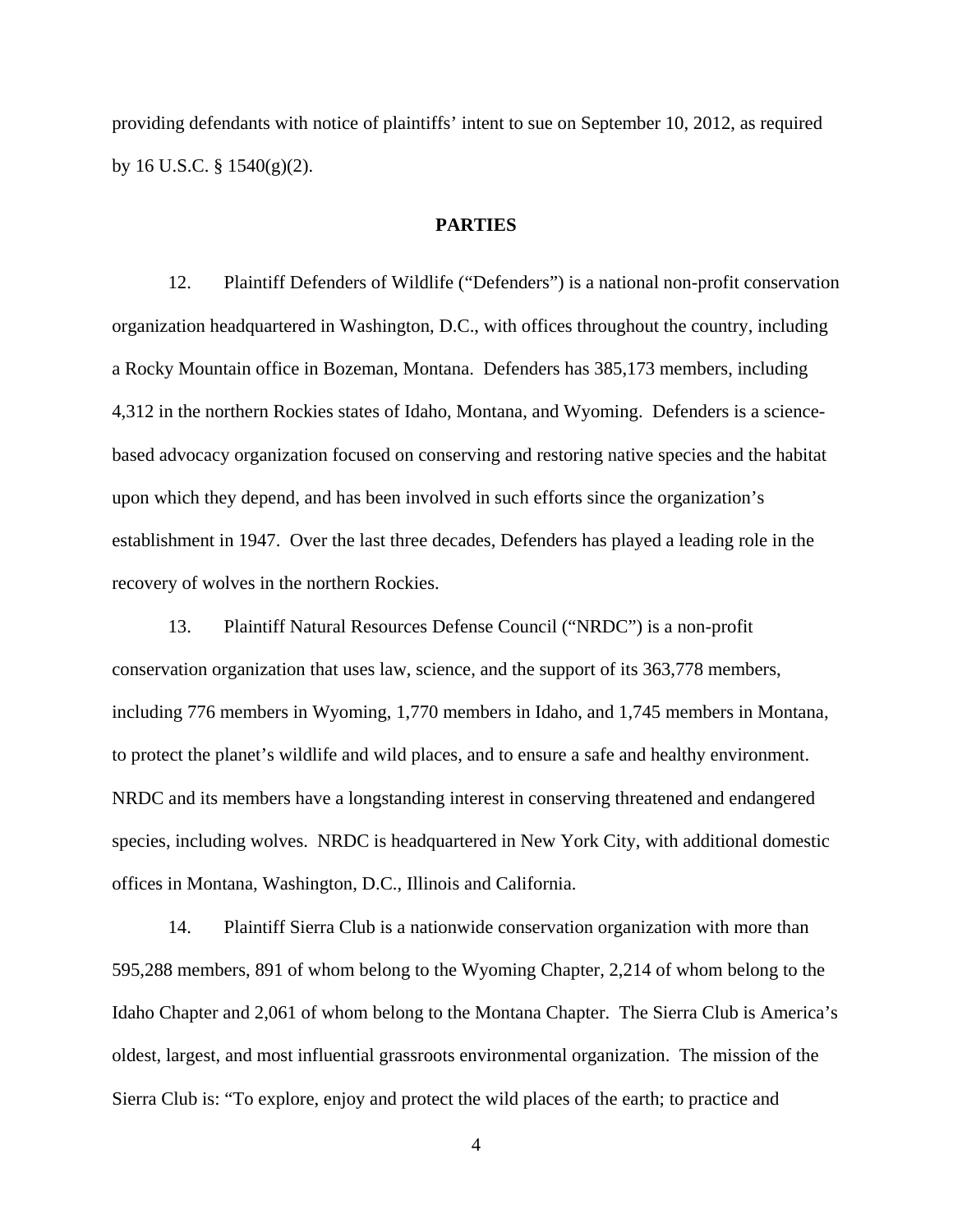promote the responsible use of the earth's ecosystems and resources; and to educate and enlist humanity to protect and restore the quality of the natural and human environments." The Sierra Club national headquarters are in California, its legislative office is based in Washington, D.C., and it has local chapters in every state.

15. Plaintiff Center for Biological Diversity (the "Center") is a nonprofit organization dedicated to the preservation, protection and restoration of biodiversity, native species and ecosystems. The Center was founded in 1989 and is based in Tucson, Arizona, with offices throughout the country, including an office in Washington, D.C. The Center has more than 39,000 members, including many who reside in, explore and enjoy the northern Rockies.

16. All plaintiffs have long-standing interests in the preservation and recovery of gray wolves in Wyoming, Idaho and Montana, both because they and their members place a high value on wolves as a species and because the presence of gray wolves is essential to the healthy functioning of the ecosystems in which they evolved. Plaintiffs actively seek to protect and recover the gray wolf through a wide array of actions including public education, scientific analysis and advocacy intended to promote achievement of healthy ecosystem functioning in the region.

17. Members of each of the plaintiff conservation groups use public land in the northern Rocky Mountains for recreational pursuits, including hiking, camping, backpacking, hunting, horseback riding, cross-country skiing, wildlife viewing and aesthetic enjoyment. Members of the plaintiff groups work in industries, such as tourism, that depend on the opportunity to view wolves. Members of the plaintiff groups seek to view wolves and signs of wolf presence in the wild throughout the northern Rockies, including in Wyoming, and defendants' challenged action will reduce their opportunity to do so. The decision to eliminate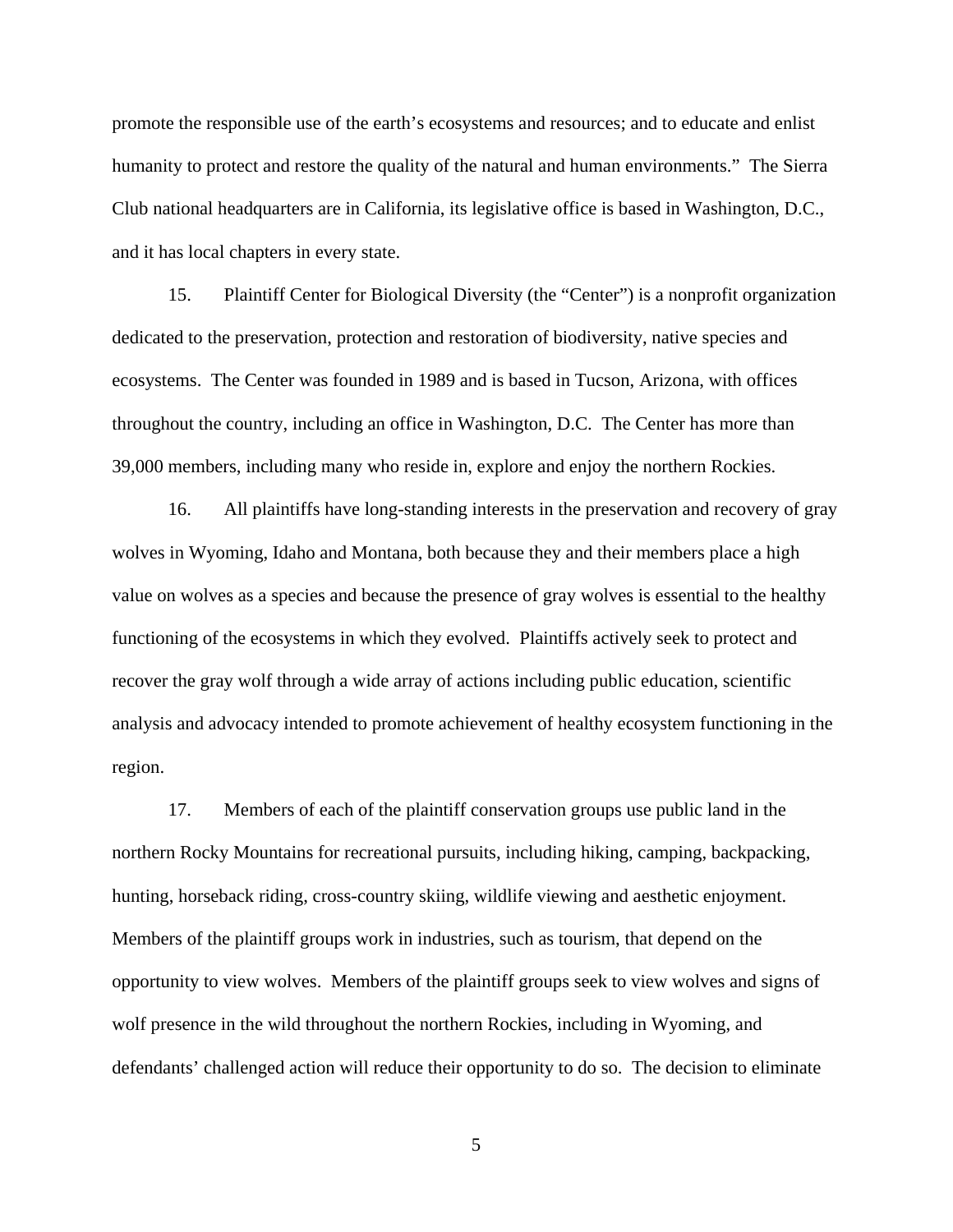ESA protections for gray wolves in Wyoming will cause irreparable ecological harm to the ecosystems throughout the northern Rockies where wolves are now found. The legal violations alleged in this complaint cause direct injury to the aesthetic, conservation, economic, recreational, scientific, educational and wildlife preservation interests of the plaintiff organizations and their members.

18. Plaintiffs' aesthetic, conservation, economic, recreational, scientific, educational and wildlife preservation interests have been, are being and, unless their requested relief is granted, will continue to be adversely and irreparably injured by defendants' failure to comply with federal law. These are actual, concrete injuries, traceable to defendants' conduct that would be redressed by the requested relief. Plaintiffs have no adequate remedy at law.

19. Defendant Ken Salazar is the United States Secretary of the Interior. In that capacity, Secretary Salazar has supervisory responsibility over the United States Fish and Wildlife Service. Defendant Salazar is sued in his official capacity.

20. Defendant United States Fish and Wildlife Service ("FWS") is a federal agency within the Department of the Interior. FWS is responsible for administering the ESA with respect to terrestrial wildlife such as gray wolves. Defendant Dan Ashe is the Director of the United States Fish and Wildlife Service. Defendant Ashe is sued in his official capacity.

### **THE ENDANGERED SPECIES ACT**

21. The ESA was enacted to "provide a program for the conservation of . . . endangered species and threatened species" and to "provide a means whereby the ecosystems upon which endangered species and threatened species depend may be conserved." 16 U.S.C. § 1531(b). To receive full protections of the Act, a species must first be listed by the Secretary of the Interior as "endangered" or "threatened" pursuant to ESA section 4. Id. § 1533.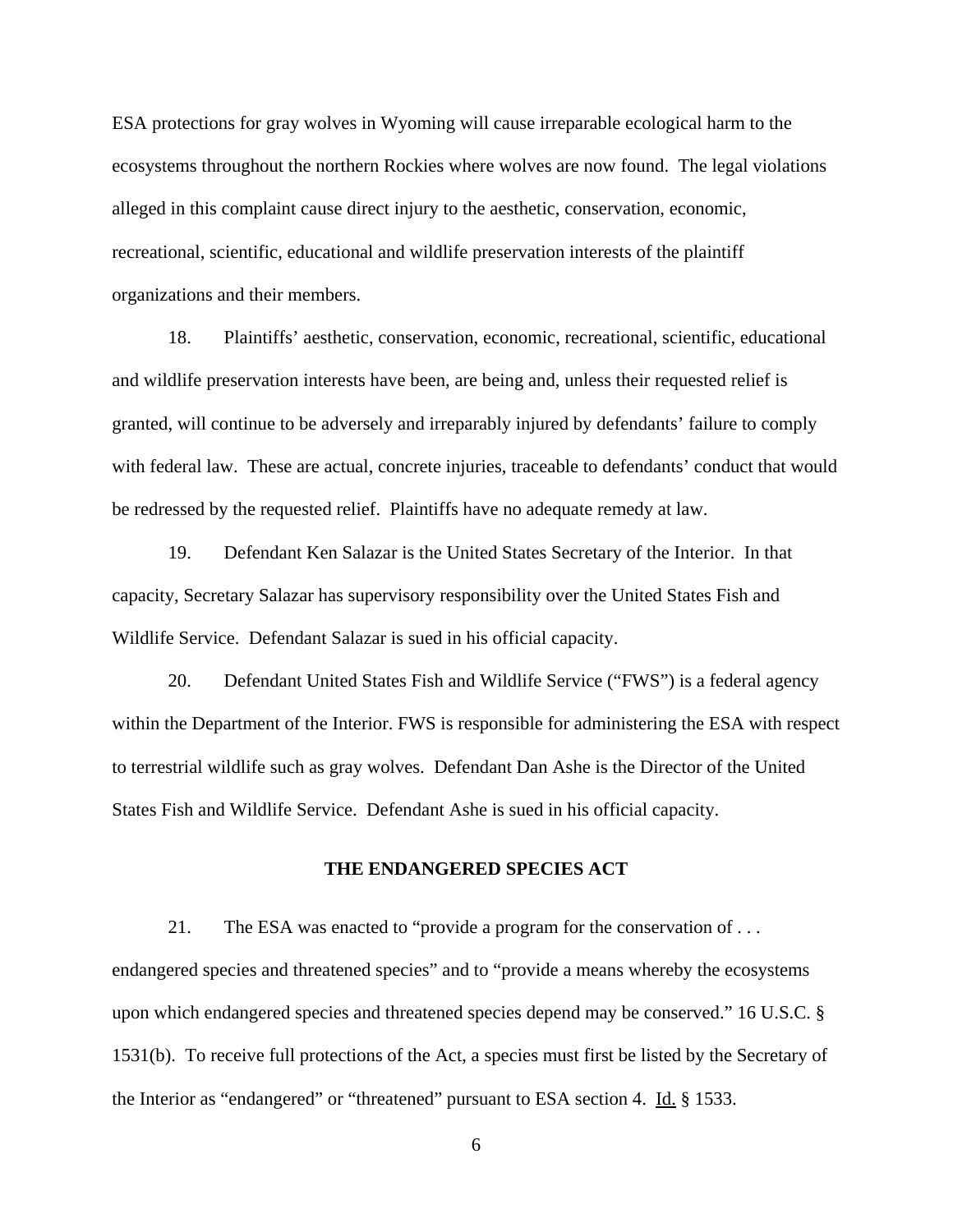22. The ESA defines "endangered species" as "any species which is in danger of extinction throughout all or a significant portion of its range." Id. § 1532(6). A "threatened species" is "any species which is likely to become an endangered species within the foreseeable future throughout all or a significant portion of its range." Id. § 1532(20). The term "species" is defined to include "any distinct population segment of any species of vertebrate fish or wildlife which interbreeds when mature." Id.  $\S 1532(16)$ . Under these definitions, the FWS can list or delist a distinct population segment of a vertebrate species, even when the species as a whole would not warrant such a listing or delisting action.

23. In making decisions to list or delist a species, including a DPS, as "endangered" or "threatened," the ESA requires the Secretary to "determine whether [the species is an endangered species or a threatened species because of any of the following factors:

> (A)the present or threatened destruction, modification, or curtailment of its habitat or range;

(B) overutilization for commercial, recreational, scientific, or educational purposes;

(C) disease or predation;

(D)the inadequacy of existing regulatory mechanisms; or

(E) other natural or manmade factors affecting its continued existence."

16 U.S.C. § 1533(a)(1). The Secretary must make these determinations "solely on the basis of the best scientific and commercial data available to him after conducting a review of the status of the species." Id.  $\S$  1533(b)(1)(A).

24. Once a species is listed as "endangered" or "threatened" under the ESA, "all Federal departments and agencies shall seek to conserve endangered species and threatened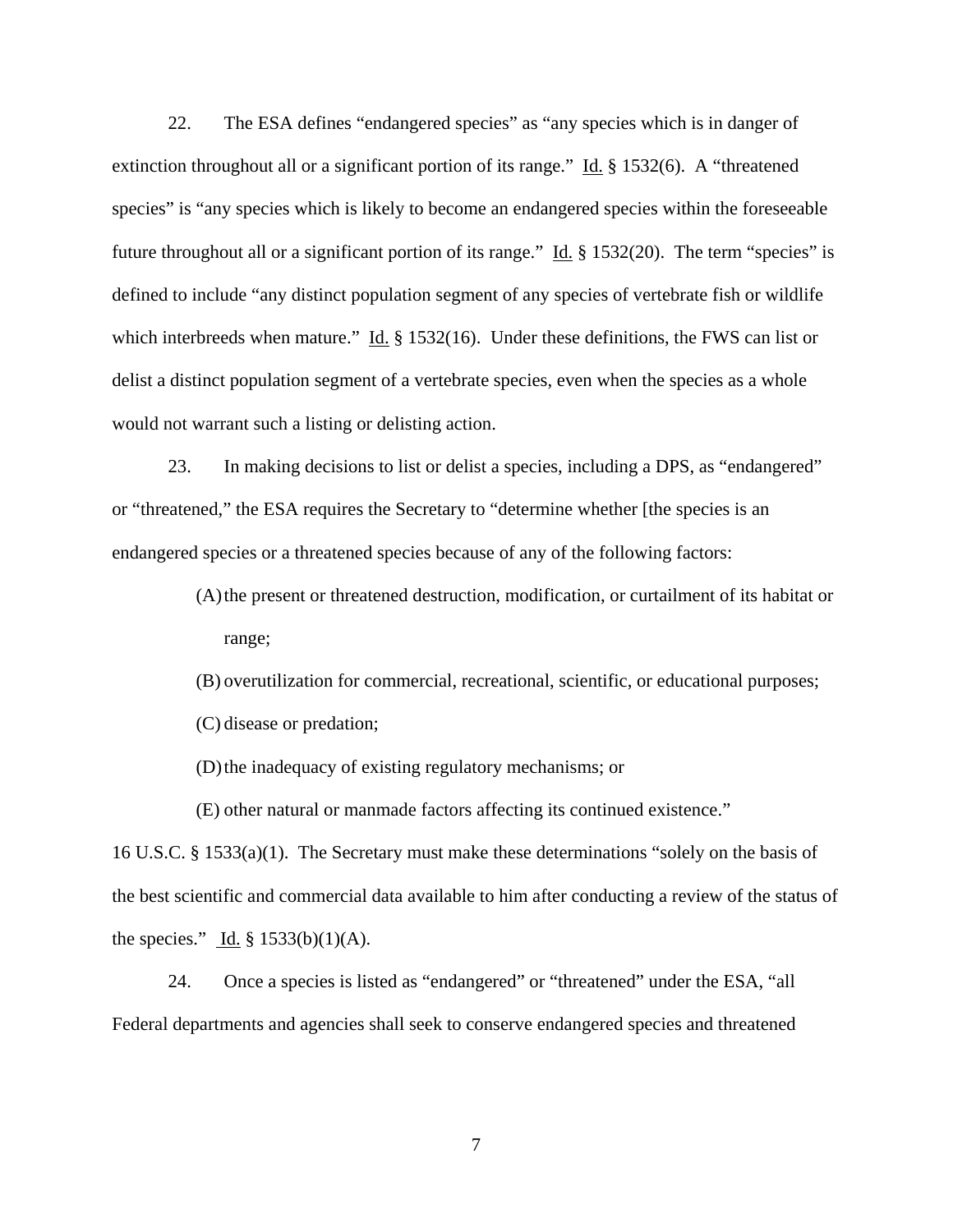species and shall utilize their authorities in furtherance of the purposes of [the ESA]." Id. §  $1531(c)$ .

## **GRAY WOLVES IN THE NORTHERN ROCKIES**

25. The gray wolf (*Canis lupus*) is the largest wild member of the dog family (Canidae). Wolves' fur ranges from white to shades of gray to coal black. Wolves primarily prey on medium and large mammals. In the northern Rockies, wolves' most common prey are ungulate species including elk, white-tailed deer, mule deer, moose, pronghorn antelope and bison. Although wolves prefer their native prey of wild ungulates, wolves in the northern Rockies occasionally prey on domestic livestock, including sheep and cattle. Wolf predation on livestock represents a relatively minor source of total livestock mortality in Wyoming, Idaho and Montana. Many livestock owners have successfully avoided or reduced conflicts with wolves through non-lethal methods, including the use of fladry (strips of fabric tied to fences), range riders, guard dogs, and changed calving practices.

26. Wolves are social animals that normally live in packs of 2 to 12 animals and have strong social bonds with each other. Wolf packs are usually family groups consisting of a breeding pair (the "alpha male" and "alpha female"), their offspring from previous years, and an occasional unrelated wolf. In general, only the alpha male and alpha female of a wolf pack breed, which, along with territorial instincts that limit the number of packs in any given region, serves to naturally limit wolf numbers. Litters are generally born in April and range from 1 to 11 pups. All pack members help feed, protect, and play with the pups as they grow. Wolf pups are weaned at 5 to 6 weeks of age, and are mature enough to begin traveling with the pack by around October, a critical period for wolf survival.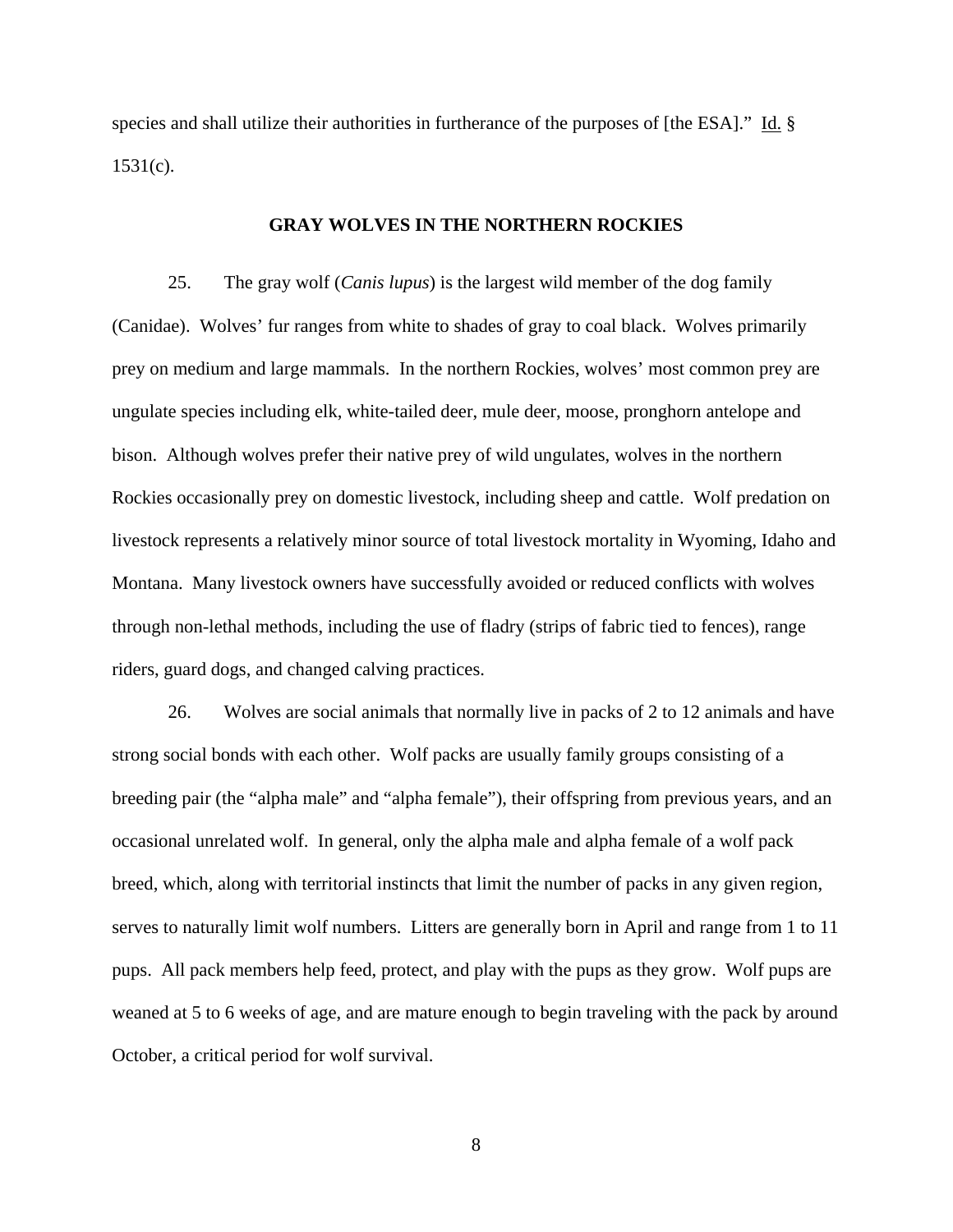27. Research demonstrates that when one alpha wolf is removed from a pack, the probability that the pack will successfully breed the following years is approximately halved. When both alpha wolves are killed, the short-term reproductive potential of the pack is generally destroyed. This impact is exaggerated for smaller or less concentrated wolf populations, as an alpha wolf that is eliminated from a pack generally must be replaced by a mature wolf from an adjacent pack to allow the pack to persist and produce pups the following year. The chances of reproduction and pup survival after the loss of one or both alpha wolves are greatly influenced by pack size and distribution.

28. Wolves were once abundant throughout all of North America except in extreme desert regions. With European settlement of North America, "superstition and fears . . . led to widespread persecution of wolves." 68 Fed. Reg. 15,804, 15,805 (Apr. 1, 2003). According to FWS, "wolves were hunted and killed with more passion and zeal than any other animal in U.S. history." U.S. Fish and Wildlife Service, Gray Wolf, March 2003,

http://digitalmedia.fws.gov/cdm/ref/collection/document/id/111. This hunting, together with an active eradication program sponsored and carried out by FWS and its predecessor agency, resulted in the extirpation of wolves from more than 95 percent of their range in the lower-48 states. 68 Fed. Reg. at 15,805. In Montana, Idaho, Wyoming, and adjacent southwestern Canada, wolves were exterminated by the 1930s. 77 Fed. Reg. 55,530, 55,535.

29. Following enactment of the ESA and protection of the wolf under its provisions, FWS in 1987 developed a wolf recovery plan that established a northern Rockies wolf recovery goal of at least 10 breeding pairs and 100 wolves for three consecutive years in each of three recovery areas: northwestern Montana, central Idaho and the Greater Yellowstone area. FWS's 1994 environmental impact statement for the wolf reintroduction restated these criteria, requiring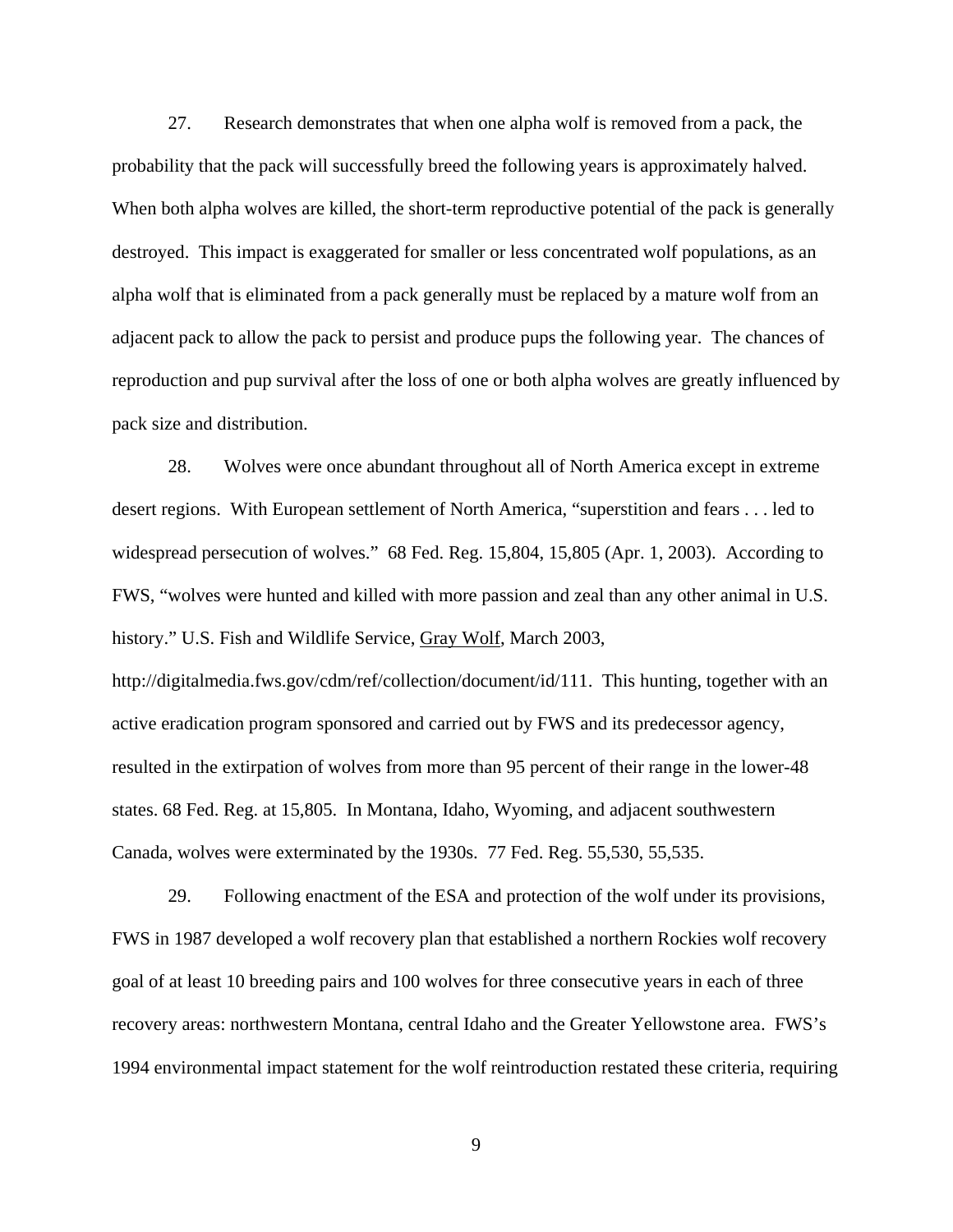a minimum of "thirty or more breeding pairs . . . comprising some 300+ wolves in a metapopulation … with genetic exchange between subpopulations." 77 Fed. Reg. at 55,536. A metapopulation is a group of spatially separated populations of the same species that interact with each other. FWS has stated repeatedly that gray wolves will not be recovered in the northern Rockies until wolves in the Greater Yellowstone, central Idaho, and northwestern Montana sub-populations are genetically linked. See, e.g., id. at 55,537; FWS, Final Environmental Impact Statement studying the reintroduction to Yellowstone National Park and central Idaho (1994), App. 9 at 42 ("It is fairly clear that ten breeding pairs in isolation will not comprise a 'viable' population"), id. ("The importance of movement of individuals between subpopulations cannot be overemphasized."),  $\underline{\text{id}}$ ; Glossary, at 4 (defining metapopulation as essential component of recovery). FWS also has recognized that "the numerical recovery goal … should be considered minimal," 77 Fed. Reg. at 55,537, and that "[m]anaging to minimal recovery levels also increases the chances of genetic problems developing in the GYA population and would reduce the opportunities for demographic and genetic exchange in the WY portion to the GYA," 74 Fed. Reg. 15,123, 15,172 (Apr. 2, 2009).

30. In 1995, FWS embarked on an ambitious plan to restore wolves in the northern Rockies by relocating and releasing 66 gray wolves from Canada into Yellowstone National Park and central Idaho. See 72 Fed. Reg. 36,942, 36,943 (July 6, 2007). In the years following reintroduction, wolves reproduced and established packs. Since returning to their native landscape, wolves have restored a more natural balance to northern Rockies ecosystems. Wolves benefit the health of elk and deer populations by virtue of their selection of prey animals, as they primarily take the old, the very young, the injured and the diseased, leaving the healthiest animals to produce the next generation. In Yellowstone National Park, the renewed presence of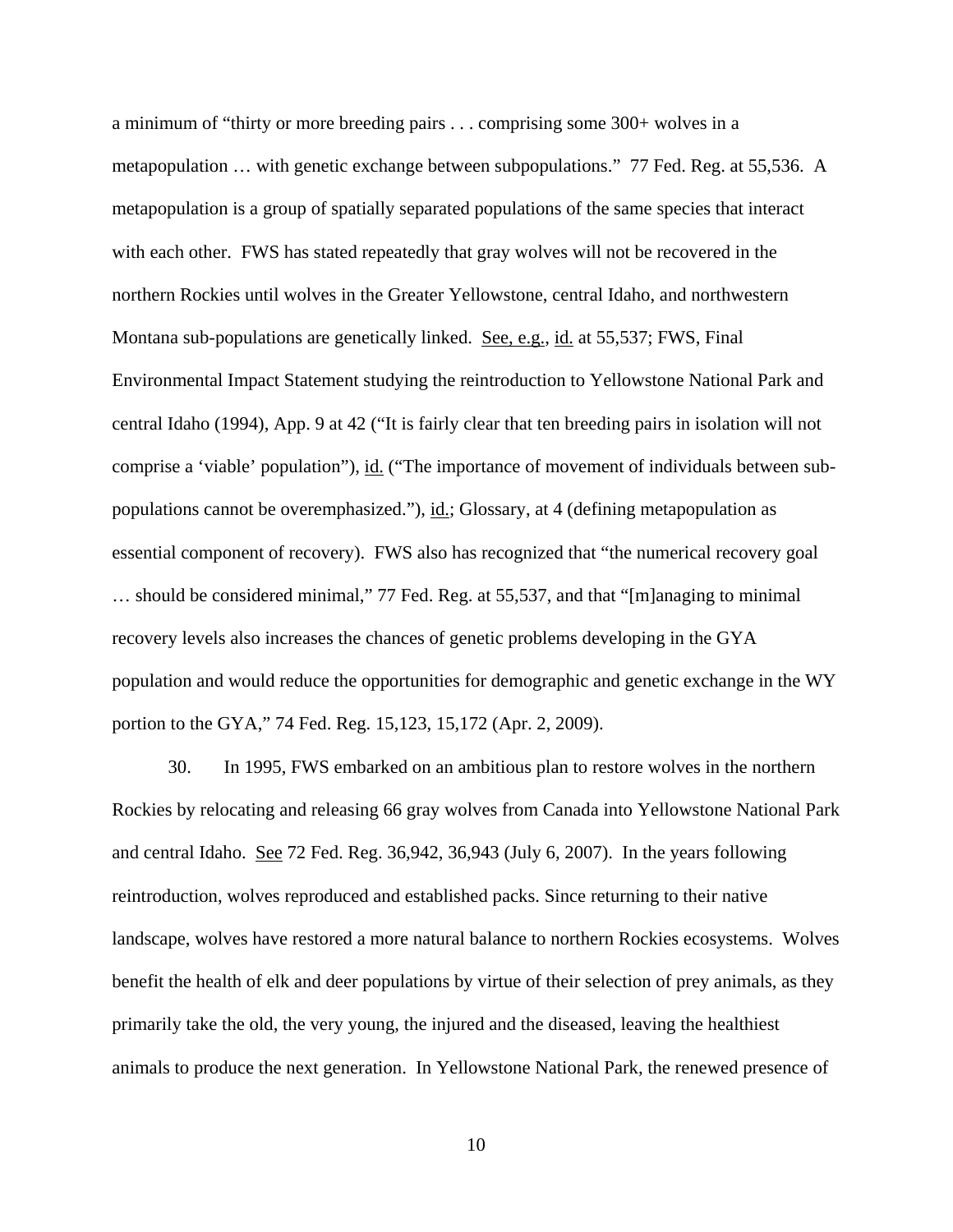wolves has altered the behavior of elk, which now tend to avoid browsing in areas where they are most vulnerable to predation, and this in turn has reduced destruction of young aspen and willow shoots. The restoration of shrubs and trees in riparian areas controls stream erosion and supports native bird communities, beavers and other wildlife. Wolves aggressively prey on coyotes within wolves' home territories. By reducing the number of coyotes in the area, the presence of wolves has also benefited populations of small rodents, birds of prey (who feed on the rodents), and pronghorn antelope (who are often preyed upon by coyotes).

31. According to a 2006 study, roughly 151,000 people visit Yellowstone National Park each year to see and hear wolves in the wild, and bring in \$35 million in direct spending annually to Wyoming, Idaho and Montana.

32. The most recent official population estimate for the northern Rockies wolf population (at the end of 2011) was approximately 1,774. Numerous scientists have informed FWS that a connected population of 2,000-5,000 wolves is necessary to ensure a genetically viable northern Rockies wolf population over the long term. Further, the current wolf population must expand geographically to achieve necessary connectivity and genetic exchange between the three core wolf recovery areas in the northern Rockies. To date, sufficient connectivity has not been achieved. In particular, the Greater Yellowstone area remains the most genetically isolated recovery segment in the NRM DPS. The Delisting Rule will decrease the wolf population, decrease connectivity, and contract the wolves' geographic range.

### **HISTORY OF THE DELISTING DECISION**

33. In 2000, the northern Rockies wolf population met FWS's minimal numeric recovery goal of 300 wolves in 30 breeding pairs for the first time, though the population had not achieved connectivity that FWS has deemed essential for recovery.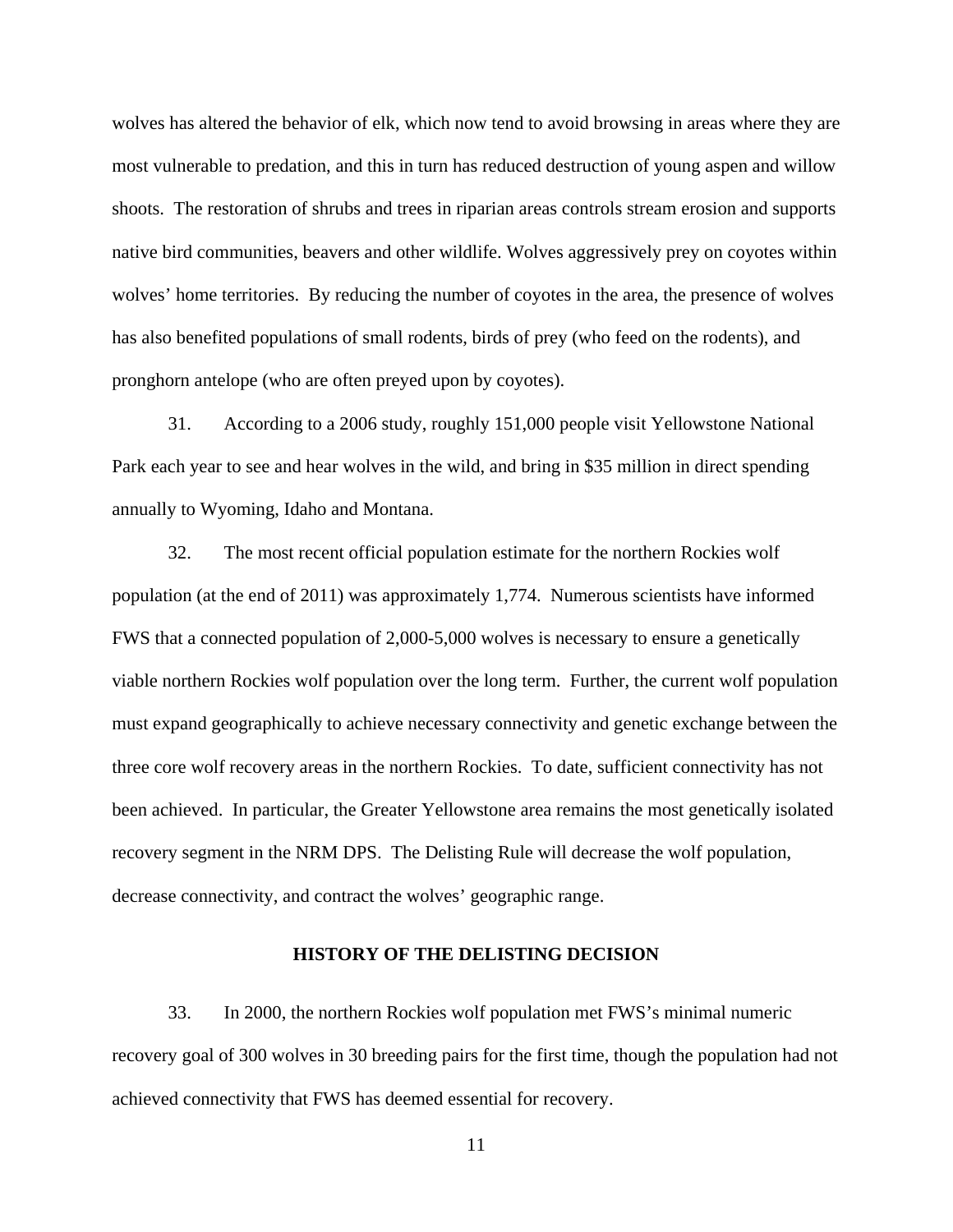34. Nevertheless, in 2008, FWS designated the NRM DPS for gray wolves and eliminated ESA protections for wolves throughout the DPS, turning management over to the states. 73 Fed. Reg. 10,514 (Feb. 27, 2008). The DPS encompassed all of Montana, Idaho, and Wyoming; and parts of Washington, Oregon and Utah. See id. at 10,516. This 2008 delisting rule would have permitted the states of Montana, Idaho and Wyoming to eliminate all but 100- 150 wolves each. The management that the state of Wyoming proposed was the most aggressive. The Wyoming plan on which FWS based its 2008 delisting rule (the 2007 Wyoming Plan) classified wolves as "predators" in 90% of the state—meaning such wolves could be killed by any means, in any numbers, at any season—and required Wyoming to manage for only 7 breeding pairs outside of Yellowstone park. Wyoming law also contained an extreme "defense of property" exception allowing unlimited wolf killing, and explicitly called for aggressive management of wolves.

35. Plaintiffs, and other groups, challenged the 2008 delisting in federal court. Plaintiffs' complaint included claims that gray wolves remain threatened in the northern Rockies by virtue of their small population size, lack of genetic exchange, and inadequate regulatory mechanisms. Plaintiffs also alleged that FWS failed to assess threats to gray wolves over a significant portion of their range (including unoccupied historic range), that FWS established arbitrary DPS boundaries, and that the 2008 Delisting Rule arbitrarily departed from FWS's 1978 determination that wolves are endangered throughout the lower-48 states, except Minnesota, where wolves were listed as threatened. In addition, plaintiffs challenged FWS's determination that Wyoming's aggressive wolf control laws constituted a sufficient legal safety net for wolves to justify delisting, noting that FWS itself had previously deemed Wyoming's approach to be inadequate.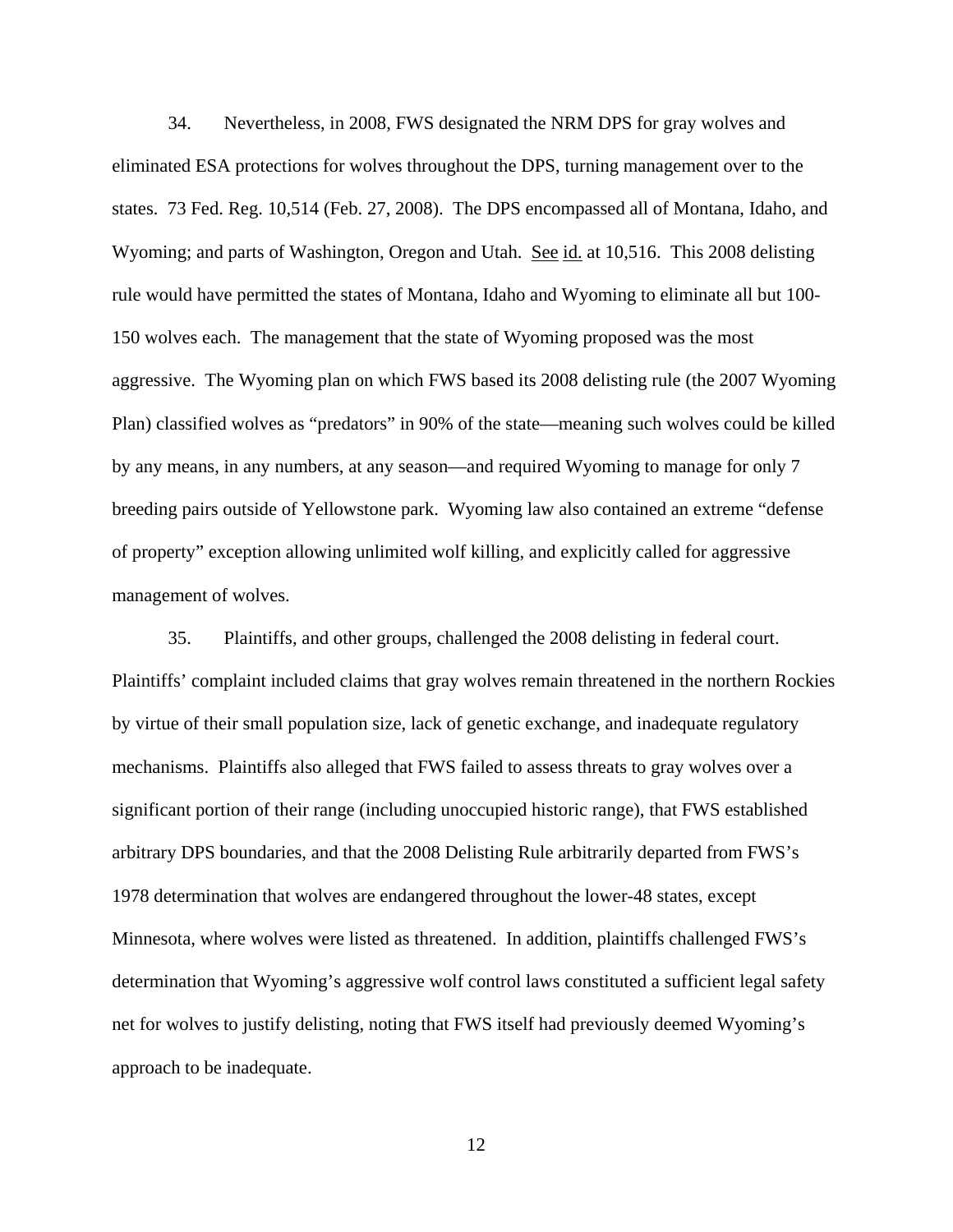36. Plaintiffs sought a preliminary injunction of the 2008 delisting based on a subset of these claims. In response, the U.S. District Court for the District of Montana reinstated the ESA protections for northern Rocky Mountain wolves, concluding that FWS's attempt to delist the population was arbitrary, capricious, and "disingenuous." Defenders of Wildlife v. Hall, 565 F. Supp. 2d 1160, 1169, 1173, 1178 (D. Mont. 2008). The court documented a series of substantial deficiencies afflicting FWS's effort to delist the region's wolves—among them, a lack of the "genetic exchange" FWS deemed essential to the population's recovery, and state regulatory mechanisms that left wolves in "serious jeopardy." Id. at 1175. The court also agreed that FWS should not have delisted wolves in light of Wyoming's deficient wolf management laws. Id. In particular, the court found that FWS's "unexplained surrender of the agency's rational rejection of the 2003 Wyoming management plan" was likely arbitrary and capricious. Id. at 1174.

37. Rather than defend the 2008 delisting rule on the merits, FWS moved for a voluntary remand and vacatur of the rule. On October 14, 2008, the Montana court granted FWS's motion and remanded and vacated the 2008 delisting rule for northern Rockies gray wolves.

38. Two weeks after the Court vacated FWS's 2008 northern Rockies delisting regulation, FWS announced the reopening of the comment period on the February 2007 proposed rule to delist the northern Rocky Mountains DPS – the same proposal that launched the illegal February 2008 delisting. See 73 Fed. Reg. 63,926, 63,928-29 (Oct. 28, 2008); <u>see also</u> 72 Fed. Reg. 6,106 (Feb. 8, 2007). While announcing this reopening, FWS offered no new information indicating that the region's wolf population was suitable for delisting. Instead, FWS provided a draft, unsigned memorandum of understanding which made vague representations about post-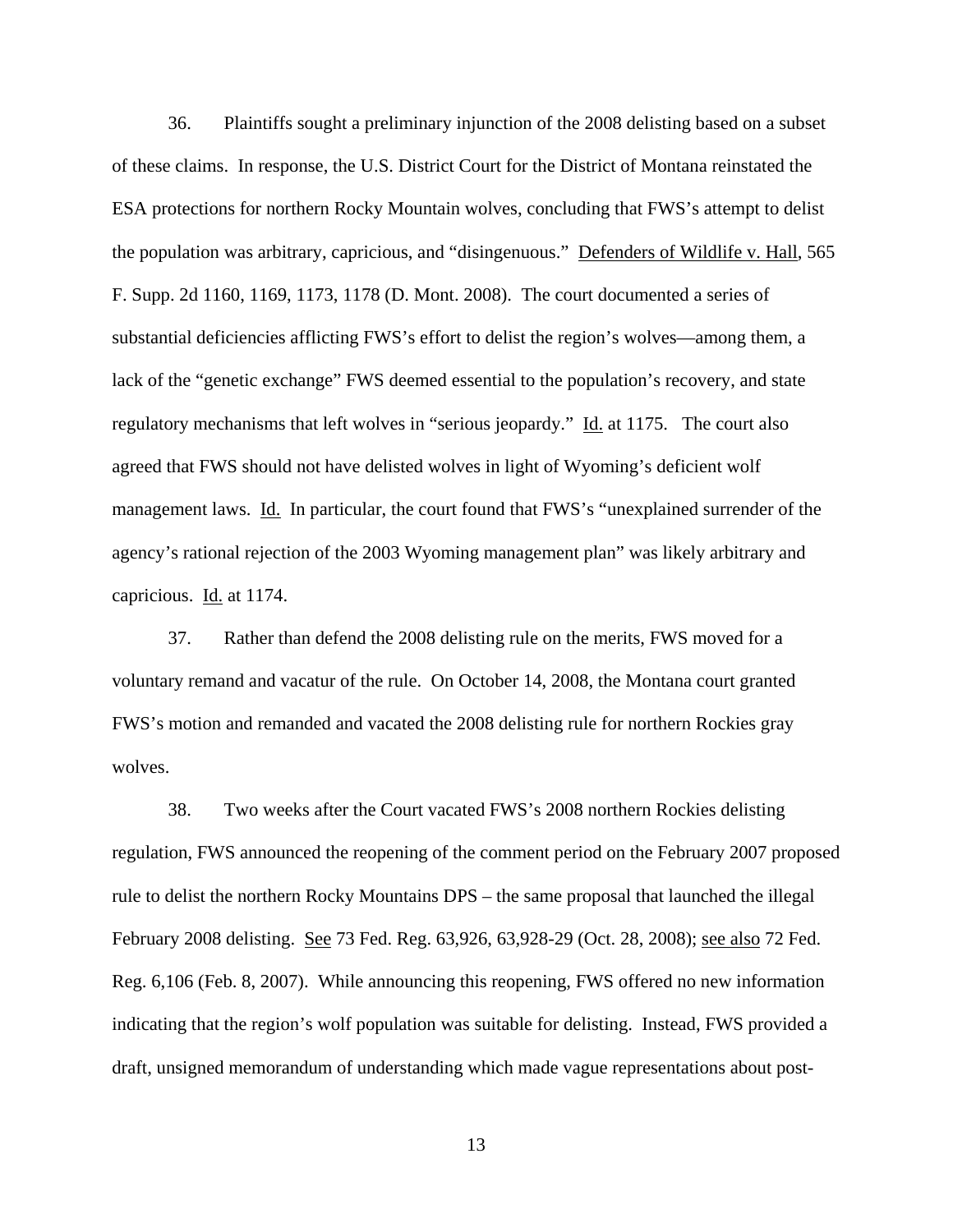delisting state management to address the wolf population's lack of genetic connectivity. See 73 Fed. Reg. at 63,930. In response to the Court's determination that FWS arbitrarily deemed Wyoming regulatory mechanisms adequate to maintain a recovered wolf population, FWS proposed to retain ESA protections for wolves in Wyoming, while delisting the remainder of the newly designated NRM DPS. See id. at 63,927-29; 72 Fed. Reg. at 6,131.

39. FWS's second attempt to delist the northern Rockies wolves culminated in a final rule published in the Federal Register on April 2, 2009, that took effect on May 4, 2009. 74 Fed. Reg. 15,123 (April 2, 2009). With respect to Idaho and Montana, the 2009 delisting rule relied on the same flawed biological conclusions, and repeated nearly all of the same legal errors, as the 2008 rule. The 2009 rule also contained several new violations, including delisting only a portion of the NRM DPS, which violated the plain language of the ESA prohibiting such piecemeal listing actions.

40. In the 2009 delisting, FWS retained Wyoming's wolves under federal ESA protections, as FWS determined that the Wyoming portion of the range "represents a significant portion of range where the species remains in danger of extinction because of inadequate regulatory mechanisms." 74 Fed. Reg. at 15,147. Specifically, FWS determined that Wyoming's extensive "predator" management area posed an obstacle to delisting, stating that "the State's regulatory framework should minimize take of non-problem wolves in all suitable habitat and across all of Wyoming's potential migration routes among NRM subpopulations." Id. at 15,142. It further stated that "[s]tatewide trophy game status will assist in this regard as migrating wolves use the current predator area." Id. FWS found that, for Wyoming delisting to become appropriate, Wyoming would have to commit to managing for at least 15 breeding pairs and at least 150 wolves in mid-winter, and at least 7 breeding pairs and at least 70 wolves in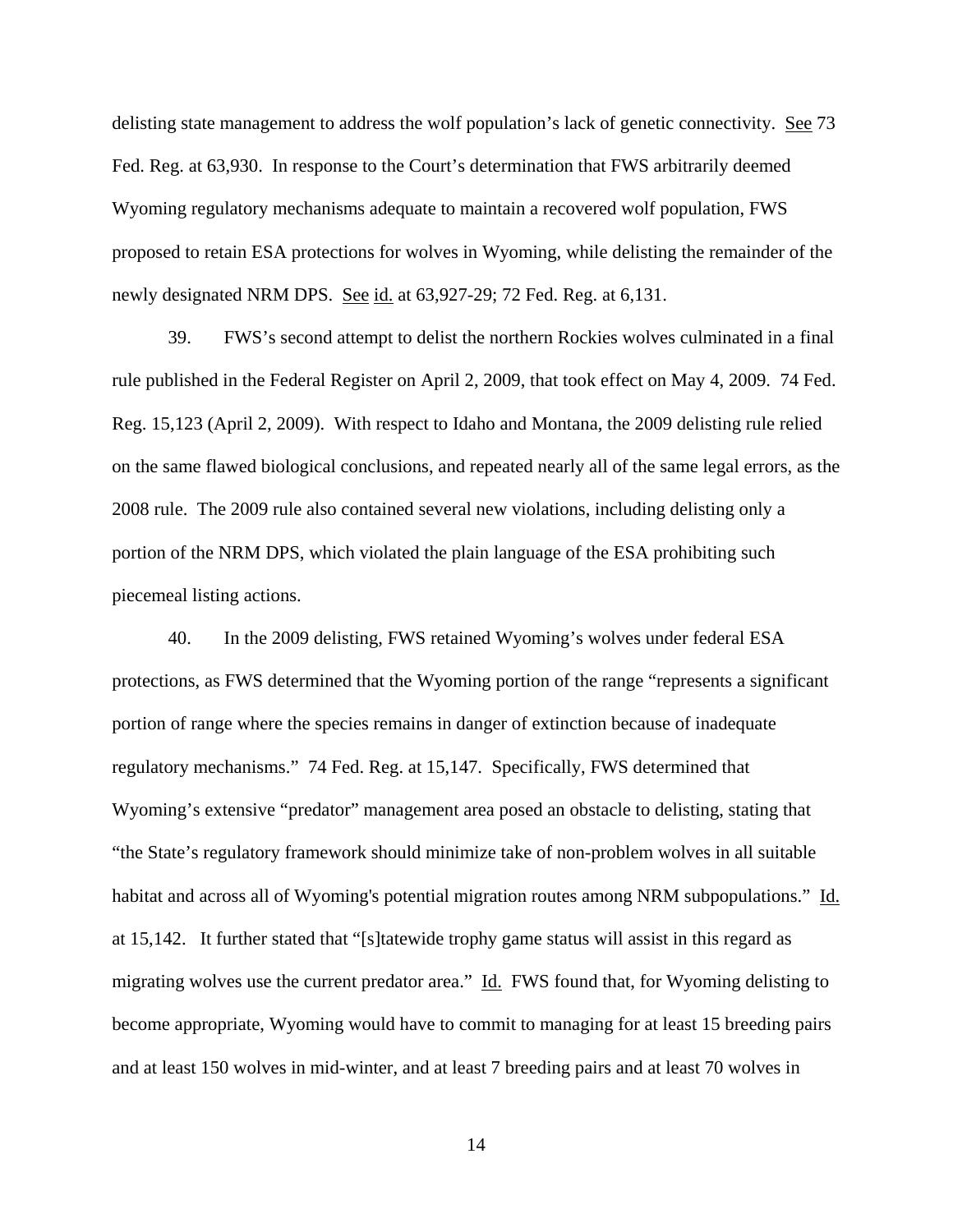Wyoming outside Yellowstone and Grand Teton National Parks. Id. FWS stated that "[s]uch requirements are necessary to provide adequate buffers to prevent the population from falling below recovery levels." Id. FWS also raised significant concerns about the lack of genetic connectivity caused by the predator status of wolves in 88% of Wyoming, finding that "the extent of the predatory animal area certainly limits most opportunity for genetic and demographic connectivity, a condition that will assist in sustaining wolf recovery in the GYA." Id. at 15,149 (emphasis added). FWS further found that Wyoming's wolf management statutes did not, in fact, support some of the claims of the state's administrative wolf management plan, and found that "[t]he very specific and deliberate intent, tone, and wording of Wyoming law clearly continues to be the major impediment to Wyoming developing and implementing a wolf management plan the Service can approve. In the past Wyoming has … almost without exception encouraged wolf take to drive the wolf population down to minimum recovery levels." Id.

41. Plaintiffs and other groups challenged the Montana and Idaho partial delisting. In August 2010, the U.S. District Court for the District of Montana issued a final judgment in favor of the plaintiffs and vacated the 2009 delisting rule. Defenders of Wildlife v. Salazar, 729 F. Supp. 2d 1207 (D. Mont. 2010). The court's decision was driven by its rejection of FWS's decision to delist only part of the NRM DPS. The Court wrote that "even if the Service's solution is pragmatic, or even practical, it is at its heart a political solution that does not comply with the ESA. The northern Rocky Mountain DPS must be listed, or delisted, as a distinct population and protected accordingly." Id. at 1228. The court did not address the other challenges raised by the plaintiffs, including the adequacy of the regulatory mechanisms of Montana and Idaho, population size, connectivity and genetic exchange. Id.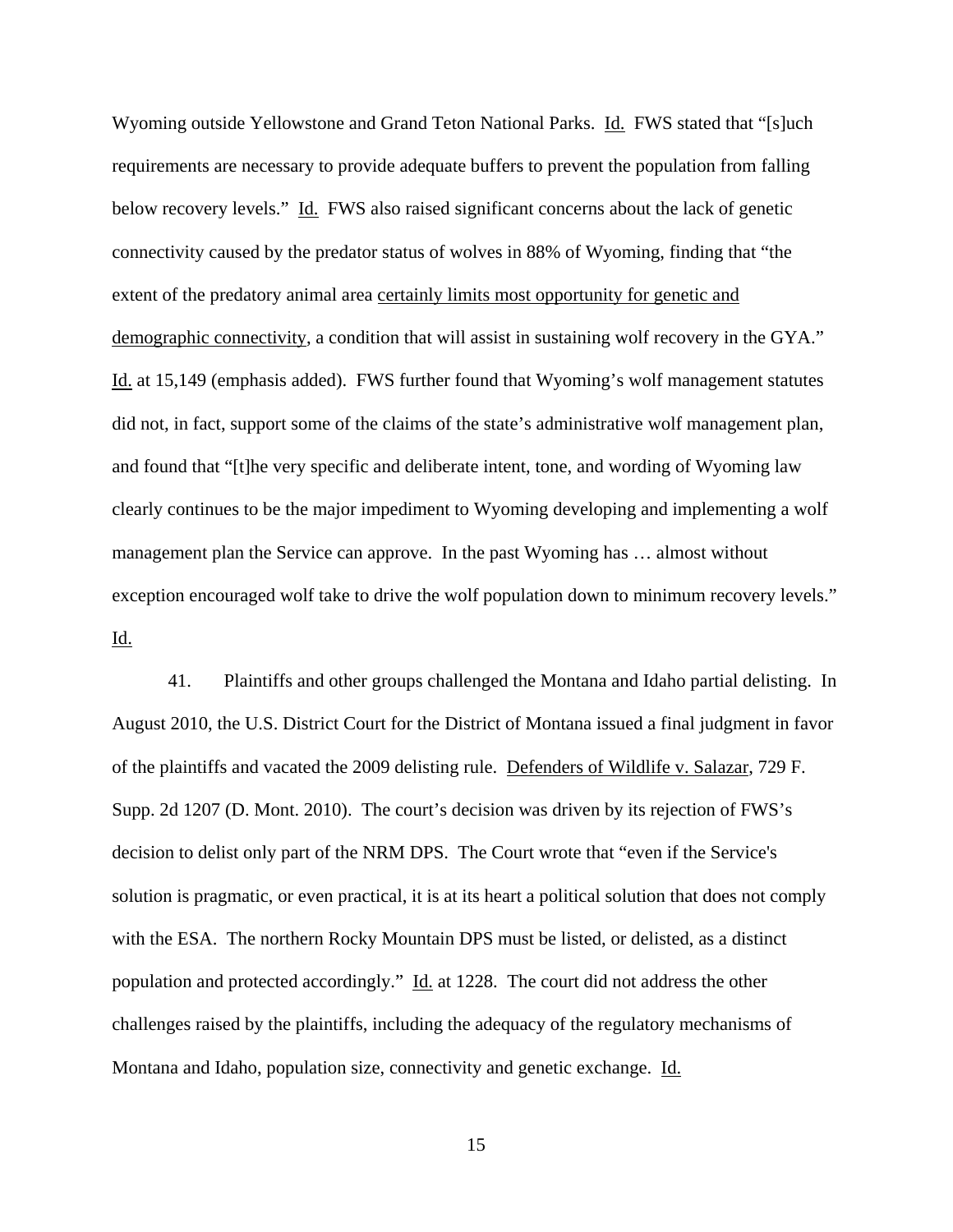42. Following the Montana court's ruling, FWS in October 2010 published a final rule reinstating federal protections for the entire NRM DPS. However, following the relisting, Congress passed, and President Obama signed, legislation directing FWS to reissue the 2009 delisting rule, and FWS complied with this in May 2011. In the wake of that statutory enactment, Wyoming remained the only state in the NRM DPS in which wolves had protection under the ESA.

#### **THE 2012 DELISTING RULE**

43. On October 5, 2011, FWS issued a proposed rule to remove ESA protections for the gray wolf in Wyoming. 76 Fed. Reg. 61,782 (Oct. 5, 2011). The proposed rule stated that changes to Wyoming law and regulations would be required. Id. at 61,788. Before delisting, FWS requested that the state of Wyoming prepare a wolf management plan specifying how the state would manage wolves once the animals were no longer listed under the ESA. See 77 Fed. Reg. at 55,533. Both the decision to delist Wyoming's wolves and the substance of the management plan itself were the result of discussions between Wyoming Governor Mead and Interior Secretary Salazar. See Trevor Brown, Feds, Governor Agree Wyoming Wolves Should be Delisted, Wyoming Tribune Eagle, Aug. 4, 2011, www.wyomingnews.com/articles /2011/08/04/news/01top\_08-04-11.txt.

44. Under the Delisting Rule, Wyoming is permitted to eliminate all but 100 wolves outside Yellowstone National Park and the Wind River Indian Reservation. Wyoming's legal framework for wolf management, consisting of state statutes and an administrative management plan, does not differ substantially from either the Wyoming framework that was rejected by the Montana district court in 2008, or the framework that FWS itself rejected in 2009. In other words, Wyoming law has remained, in substance, consistent. FWS, meanwhile, has reversed its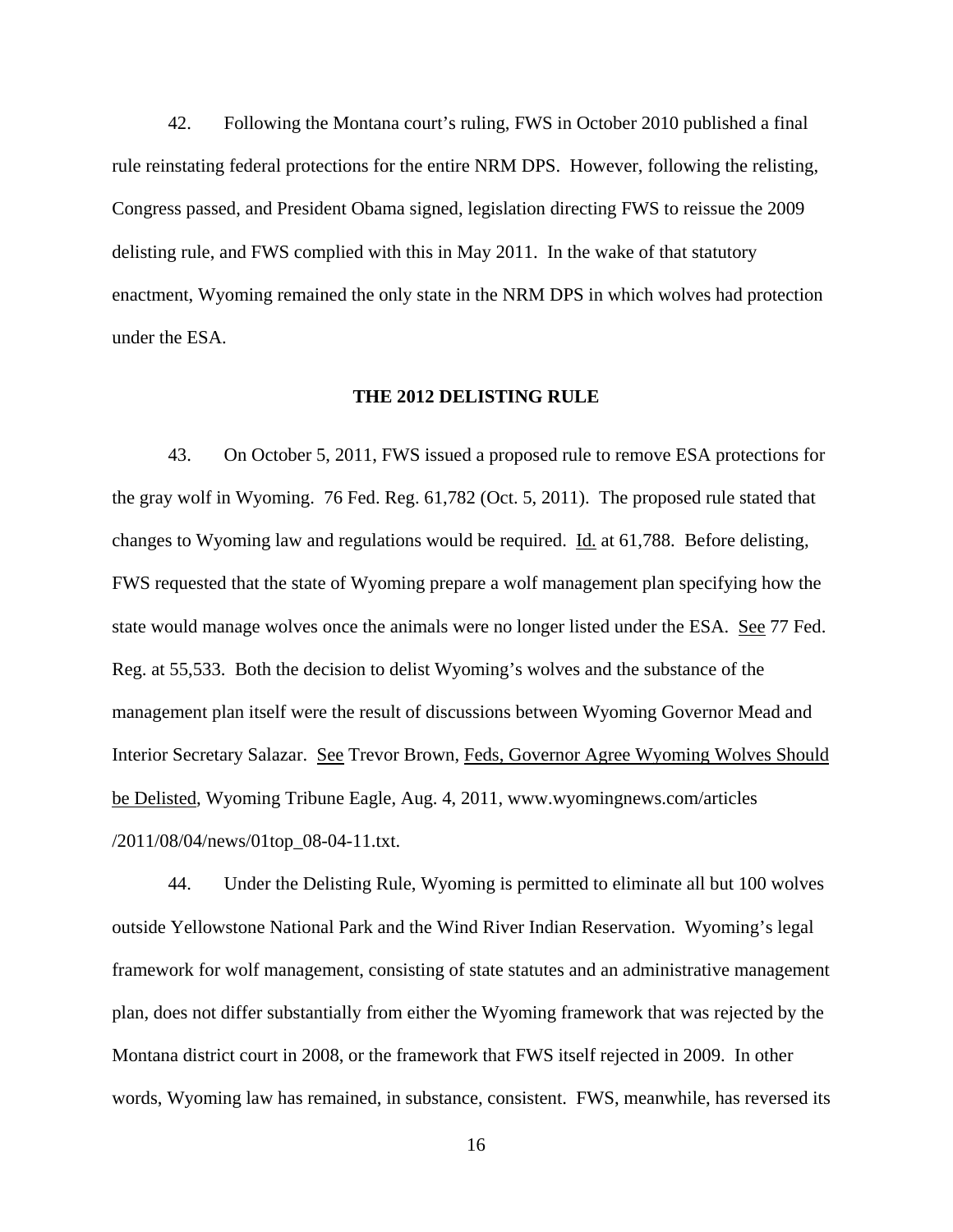position each time it has considered a new iteration of Wyoming's wolf management laws, from rejecting Wyoming's 2003 plan, to supporting it in 2008, to again rejecting it forcefully in 2009, before once again embracing the plan in the current Delisting Rule.

45. Rather than requiring Wyoming to manage for 15 breeding pairs and 150 wolves, as it required of Montana, Idaho, and previously required for Wyoming, FWS has allowed Wyoming to manage for 10 breeding pairs and 100 wolves while relying on the Yellowstone wolves as a buffer. Wyoming is not required, as FWS had previously deemed necessary, to increase its population minimum if the Yellowstone Park population drops below a threshold of, for example, 50 wolves. Wyoming is also not required to provide a mortality buffer around Yellowstone to ensure that state management does not diminish the Yellowstone population. Many of the Yellowstone packs routinely leave the park and park wolves could be taken under Wyoming laws that allow, and indeed promote, wolf killing. In addition, genetic connectivity between Yellowstone Park, the Greater Yellowstone Area and the rest of the NRM DPS will be diminished under Wyoming management.

46. Wyoming law treats wolves as "predatory animals" that can be shot on sight, year round and with no bag limit, in approximately 85% of the state. In the remaining 15% of the state, consisting of Yellowstone and Grand Teton National Parks, and land surrounding the parks in the northwest corner of Wyoming, wolves will be managed as "trophy game" animals that are subject to regulated hunting. This trophy game area is expanded slightly from October 15 to March 1 each year in an area extending southward from the "trophy game" boundary which encompasses 1.3% of the state (the "flex zone"). This approach is not meaningfully different from earlier Wyoming wolf management statutes, which treated wolves as predators in a slightly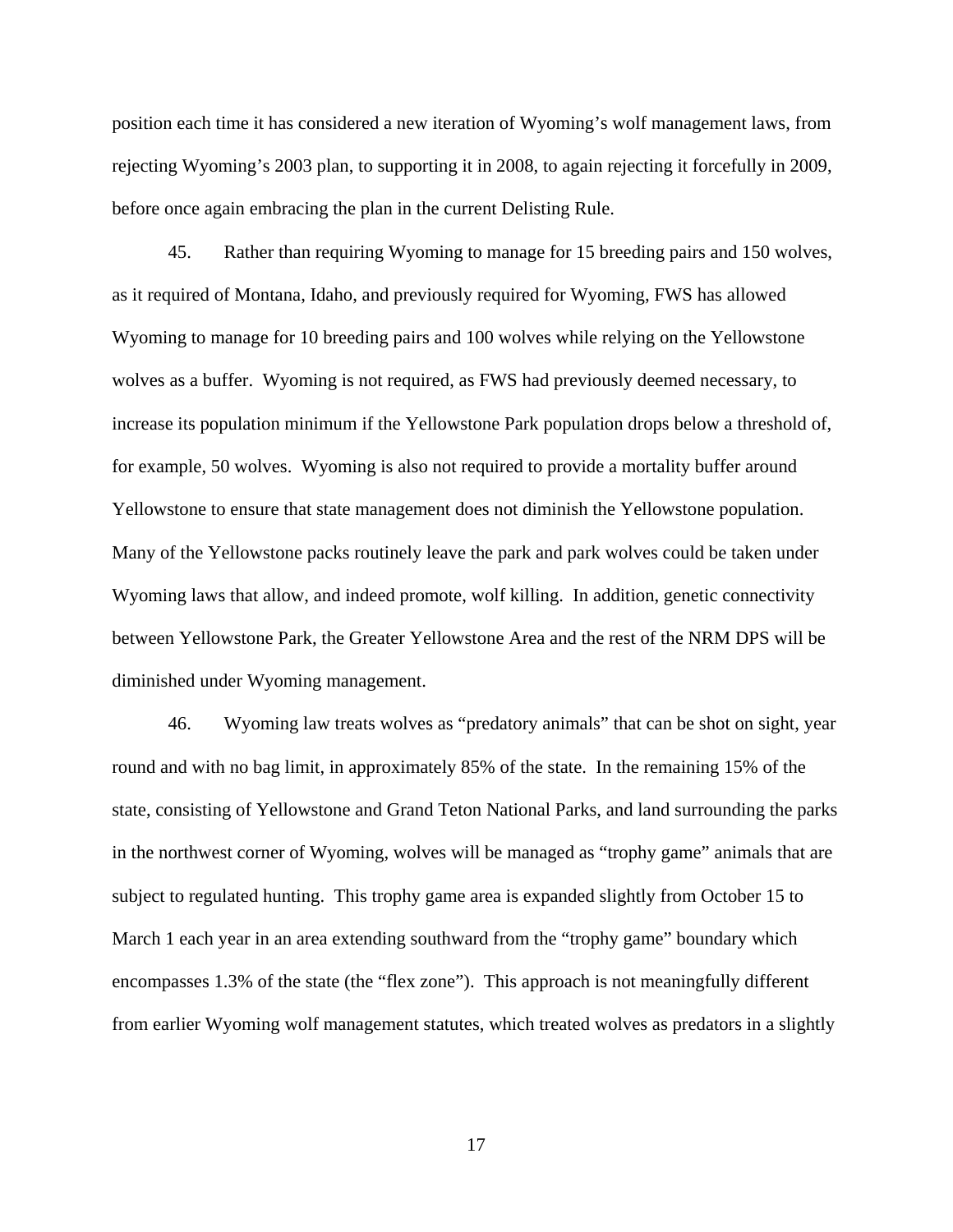larger area. FWS approved this plan despite previously stating that it would require the entire state's wolf population to be managed as trophy game.

47. Prior to promulgating the Delisting Rule, FWS conducted a peer review of the Wyoming wolf management framework, soliciting comments from a panel of five scientists. After the initial round of peer reviewers' comments raised significant questions about both the sufficiency of the Wyoming plan and whether Wyoming law adequately ensured that the plan could be implemented, Wyoming released an Addendum to its Gray Wolf Management Plan. Wyoming made no additional changes to its wolf management laws. FWS then solicited a second round of comments from the panel. Members of the panel continued to be unconvinced by Wyoming's plan, including the Addendum. For example, Dr. John Vucetich of Michigan Technological University stated that, while the Addendum contained some further description of the Wyoming approach, these changes were cosmetic and failed to address the scientific substance of his criticisms, including the inadequacy of Wyoming's regulatory mechanisms.

48. The Service proceeded with its Delisting Rule despite the significant concerns with the Wyoming plan and Wyoming law raised by some peer reviewers. The Service did not require Wyoming to cure the many weaknesses of Wyoming law that these peer reviewers identified.

49. On September 10, 2012, FWS issued its final rule removing the Wyoming portion of the northern Rocky Mountains DPS from the list of threatened and endangered species. 77 Fed. Reg. 55,530. FWS announced that it was satisfied with Wyoming's wolf management statutes and plan, stating that they appeared to provide adequate regulatory mechanisms to justify delisting under the ESA. Id.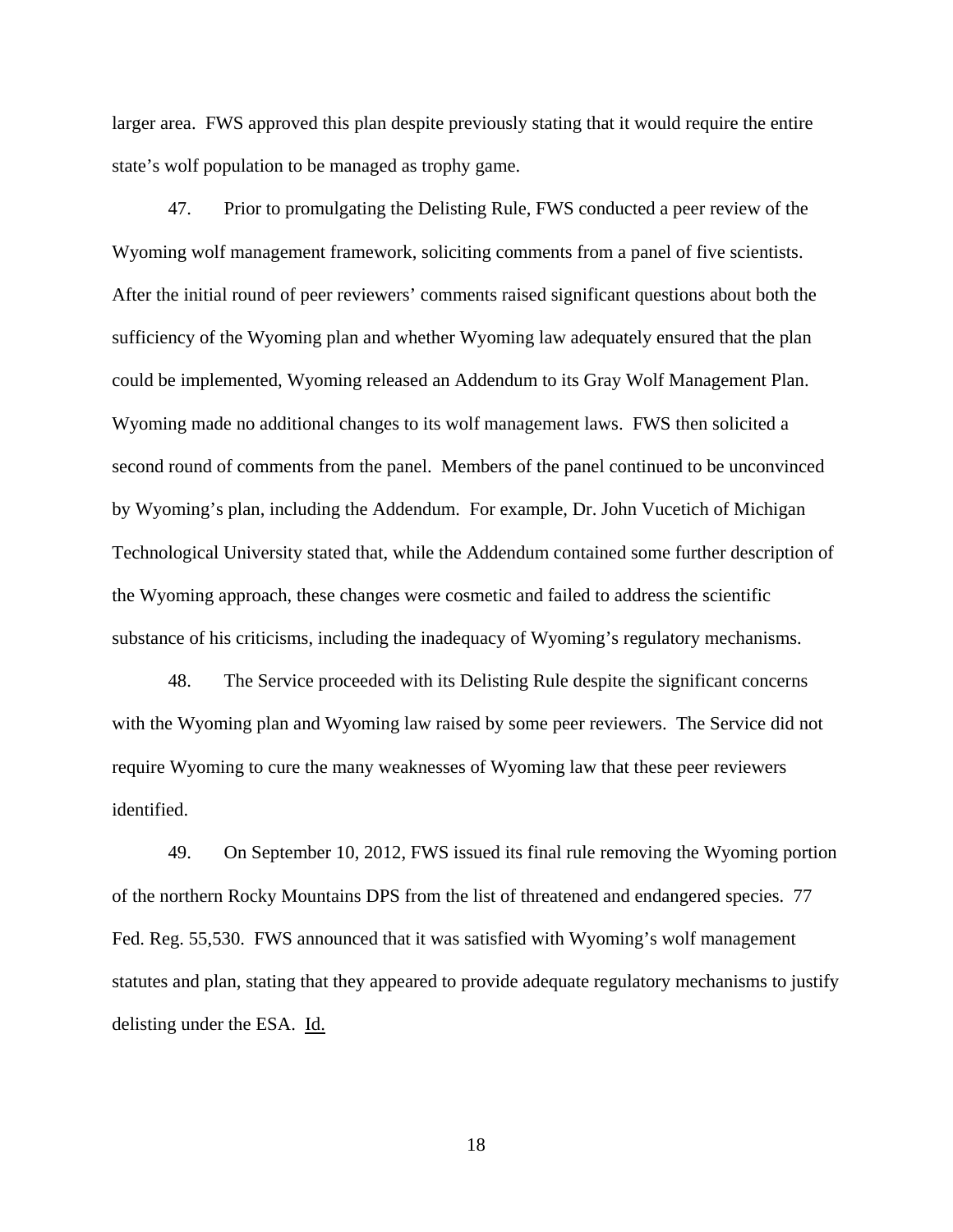50. As a result, wolf management in Wyoming is now in the hands of state officials. Since the delisting took effect on October 1, 2012, at least 35 wolves have been killed in the trophy area and 15 wolves have been killed without a permit in the predator area, as of November 12, 2012.

51. Contrary to FWS's conclusion, Wyoming law fails in several important ways to provide adequate regulatory mechanisms for wolf management. The state's wolf management provisions do not require Wyoming to manage for a buffer above the minimum population threshold, thereby failing to ensure that the threshold is met; they provide for the killing of wolves under a defense of property provision, even if wolves are baited into attacking livestock or pets; they provide for aggressive state management; and they do not require management to minimize damage to members of the Yellowstone population that range outside of the park. Wyoming law provides little detail as to how management will be accomplished and the Wyoming plan merely states that it will use "adaptive management" without adequately explaining or describing specific future steps to be taken if wolf populations fail to meet objectives.

52. Wyoming law and regulations also do not contain management goals based on the best available science. The state's wolf management decisions are based on a sustainable human-caused mortality level up to 48% of total wolf population. Wyoming has no firm target for human-caused wolf mortality, beyond expressing, in the plan, its intent to stay between 22% and 48%. The lack of a sustainable human-caused mortality level, in conjunction with lack of a management buffer, means that Wyoming lacks the management tools to ensure it meets the minimum population threshold. Furthermore, one of the goals under Wyoming law is to minimize conflict between wolves and the populations of ungulates such as elk, wolves' native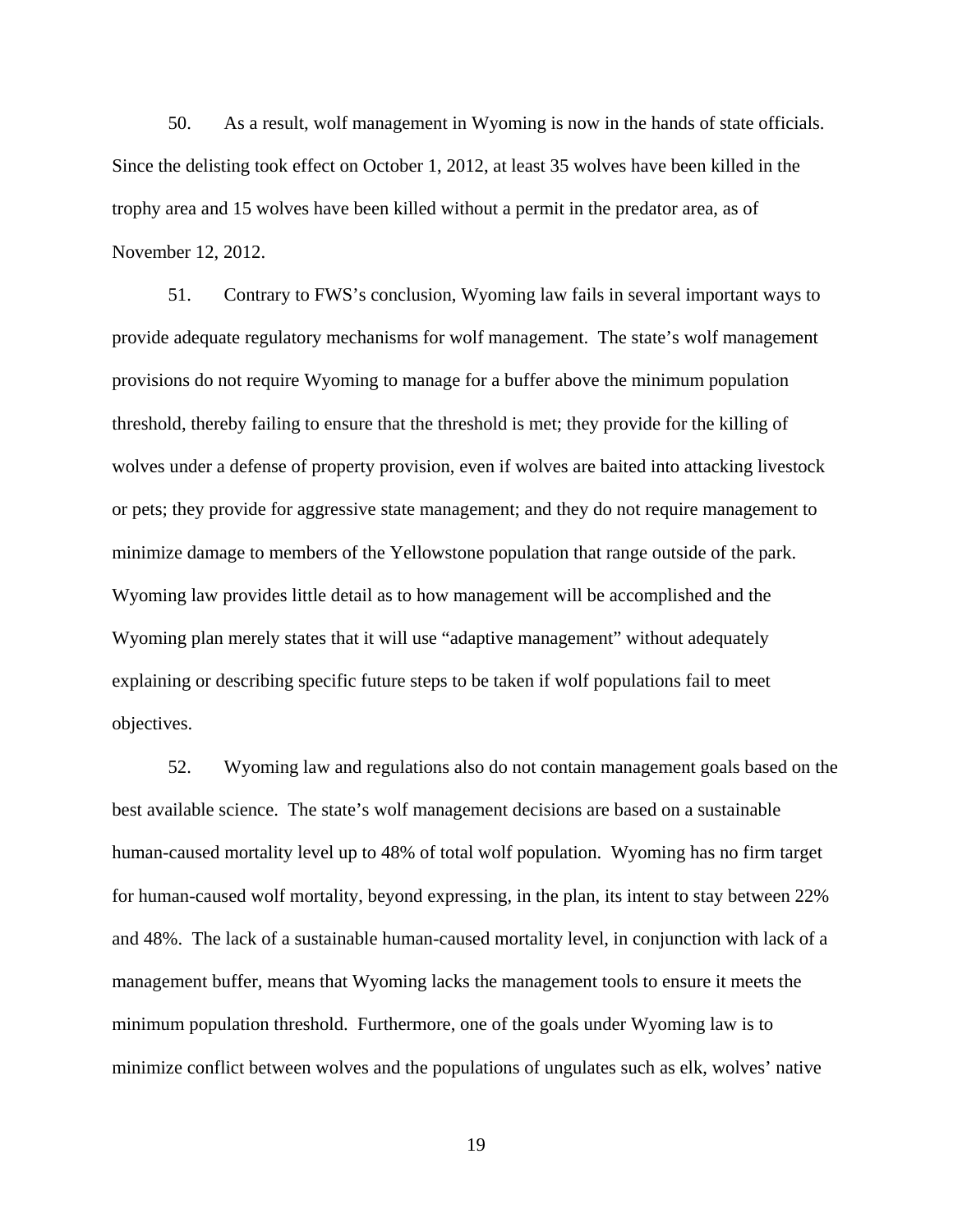prey, without considering that such "conflict" can in fact be desirable. That is, the plan does not address substantial research that establishes the positive impact that wolf predation has on ungulate populations.

53. In sum, Wyoming's wolf-management scheme contains numerous deficiencies and each on its own would be sufficient grounds to establish the illegality of the Delisting Rule. Even more troubling is the manner in which these weaknesses build upon each other to make the whole plan even more damaging to the entire northern Rockies wolf population than each deficiency would on its own. For example, the many forms of unregulated take allowed under Wyoming law are an even greater threat to the wolf population because Wyoming law allows for the wolf population to be managed without a buffer at the very minimum population, such that unregulated take of wolves presents a heightened threat of driving the population below the required minimum. The Delisting Rule, despite being more than seventy pages long, required Wyoming to do only one thing: maintain a minimum population of 100 wolves (and 10 breeding pairs). Beyond this, Wyoming has no obligation to contribute to the long-term success of a recovered wolf population.

# **FIRST CAUSE OF ACTION**

(Violation of Endangered Species Act, §4(a); Lack of Biological Recovery – Insufficient Population Size)

54. Plaintiffs hereby reallege and incorporate Paragraphs 1 through 53.

55. FWS may "delist" a species only if it determines, based on "the best scientific and commercial data available" that the species is no longer threatened or endangered. See 16 U.S.C. § 1533(a)(1) (listing factors); id. at § 1533(b) (listing determinations shall be made "solely on the basis of the best scientific and commercial data available"); see also 50 C.F.R. § 424.11(d) (providing grounds for delisting). In order to delist the Wyoming portion of the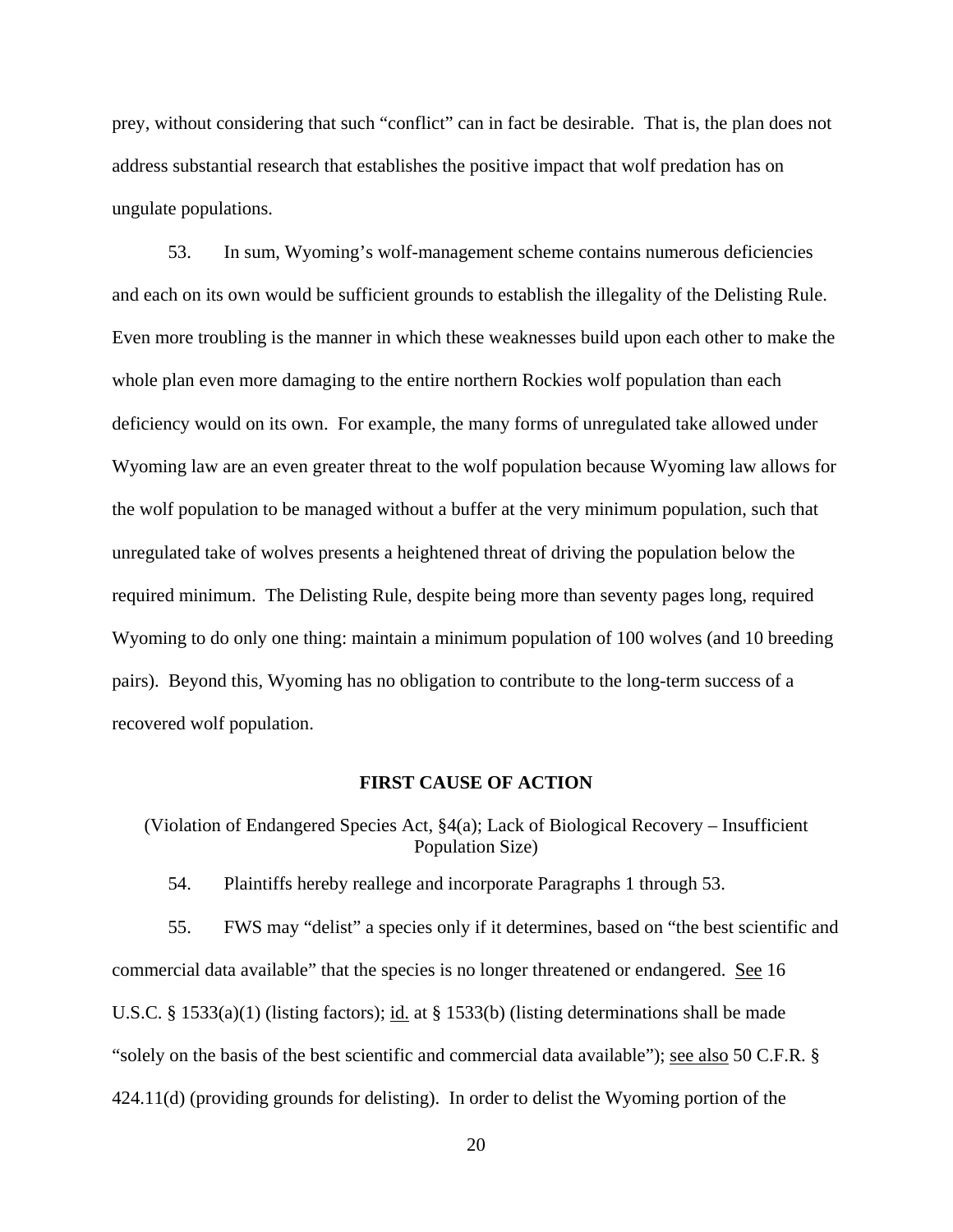northern Rocky Mountain wolf DPS, FWS must find that the entire DPS is not threatened or endangered by "natural or manmade factors affecting its continued existence." 16 U.S.C. § 1533(a)(1)(E). FWS arbitrarily concluded that northern Rockies gray wolves are not threatened by a current or foreseeable lack of genetic diversity, small population size, or lack of population connectivity.

56. FWS based its arbitrary conclusion on an unfounded assumption about the number of wolves that would be sustained under state management. Outside of Wyoming, the states managing the NRM DPS are increasing the number of wolves that can be killed under state management, and are employing more aggressive measures with a stated intention to reduce the wolf population. The Final Rule asserts that "[m]easurable declines across the region are expected to begin to occur in 2012." 77 Fed. Reg. at 55,553. However, FWS stated that, "[a]lthough population decreases are expected in Idaho, Montana, and Wyoming, we expect that these reductions will be carefully managed so that populations are maintained well above recovery levels (perhaps around 1,000 wolves will be maintained across the NRM DPS long term)." Id. at 55,552-53. No rationale was given for FWS's optimistic expectation that 1,000 wolves will be maintained, and no state management measures ensure this population level.

57. There is no factual or legal basis for FWS's belief that the states of Montana, Idaho and Wyoming will maintain a wolf population above the minimum population level in the long term. The states have not committed to maintaining anywhere near 1,000 wolves. Idaho's 2002 wolf management plan establishes a population objective of 15 "packs," which is below even FWS's minimum standard that Idaho is required to maintain 15 breeding pairs. "Breeding pair" is a term of art, which FWS has defined to mean an adult male and an adult female wolf that have produced, during the previous breeding season, at least two pups that survived until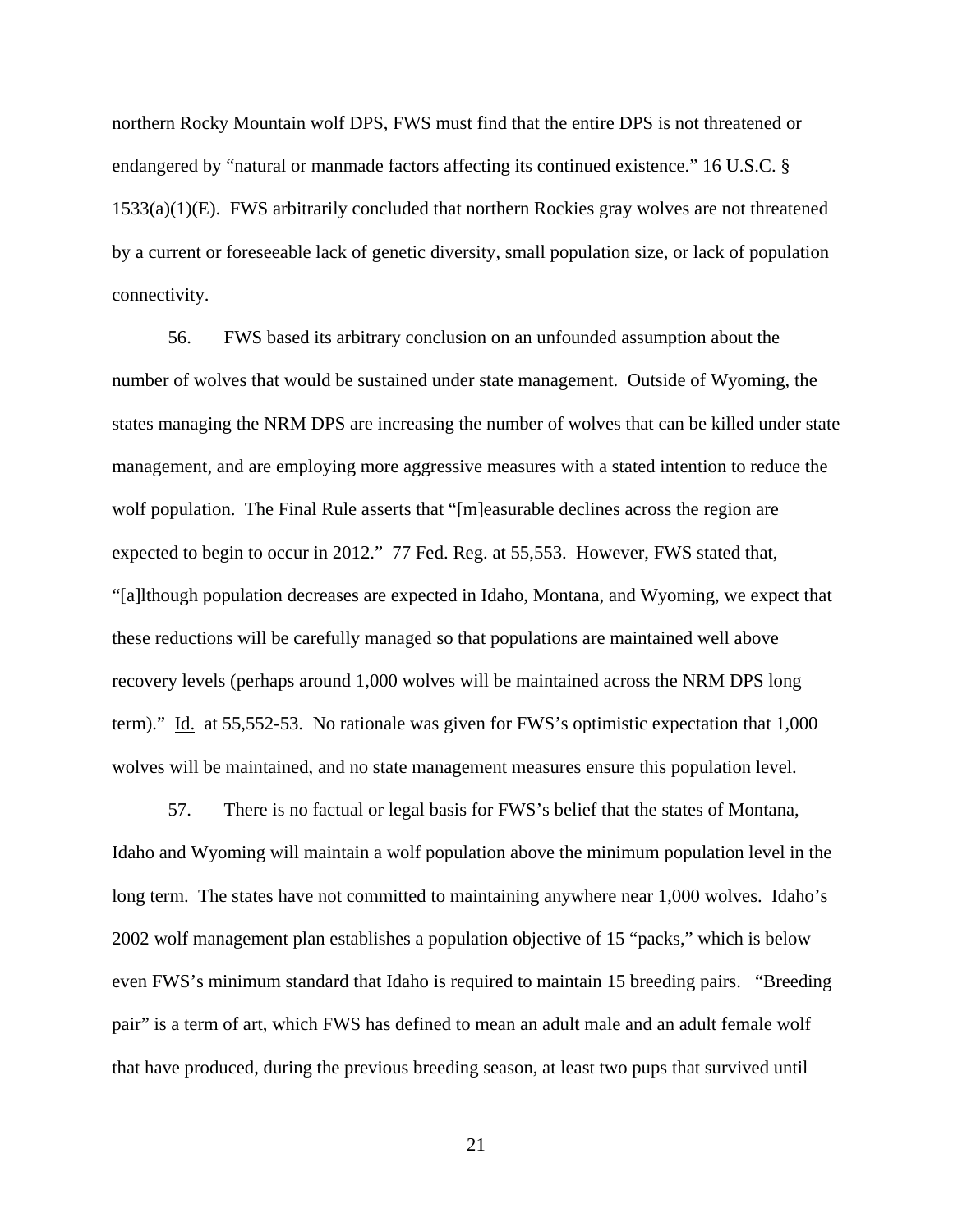December 31 of the year of their birth. 77 Fed. Reg. at 55,538. The "breeding pair" criterion is useful because it ensures that the wolf population continues to reproduce. Not every "pack" contains a breeding pair, and therefore Idaho's law does not ensure that the population standard FWS has set for it will be met. Montana's plan commits state wolf managers to maintain only 15 breeding pairs. And Wyoming law commits to maintaining only 10 breeding pairs and 100 wolves. Further, despite the fact that wolves residing in Yellowstone National Park often range into surrounding lands, no state has an obligation to ensure a minimum population of wolves in Yellowstone, where the population as reported in the Yellowstone Wolf Project's 2011 Annual Report was 98 wolves and 8 breeding pairs. Nat'l Park Serv., Yellowstone Wolf Project, Annual Report 2011 (2012). FWS expects a decline in the Yellowstone wolf population, and stated in the Delisting Rule that the Yellowstone population is "predicted to settle between 50 to100 wolves and 5 to 10 packs with 4 to 6 of these packs meeting the breeding pair definition annually." 77 Fed. Reg. at 55,552.

58. State management policies are becoming more aggressive throughout the DPS. For example, Montana began to allow trapping of wolves in the 2012 season for the express purpose of reducing the wolf population. Wyoming law represents the most aggressive management strategy of any of the three states. In 85% of Wyoming, wolves are expected to be eradicated under state "predator" management. In addition, the plain language of the state wolf management statute requires allowance of wolf killing by private landowners or livestock owners at any time that Wyoming's wolf population exceeds the minimum. Specifically, the statute states that lethal take permits shall be issued to landowners or livestock owners "as long as the removals authorized by such permits could not reduce the numbers of gray wolves below ten (10) breeding pairs or a total of one hundred (100) individual gray wolves within the state and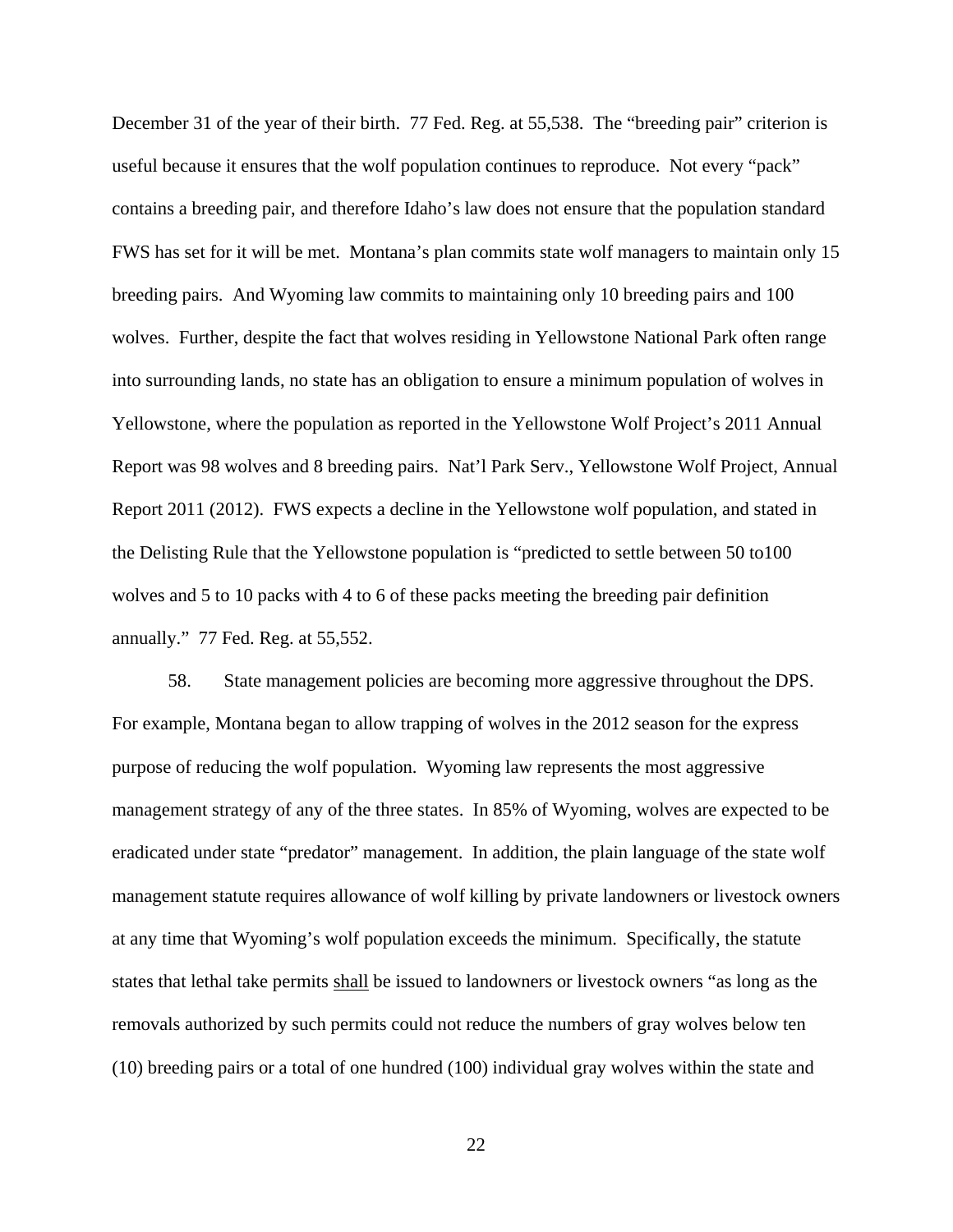outside of Yellowstone National Park." Wyo. Stat. § 23-1-304(n). Finally, there was no basis for FWS to conclude that the wolf population in Yellowstone National Park will provide a buffer to state management, when (i) states are not required to consider protections for Yellowstone's wolves in management activities along the Park's boundaries and (ii) states are not required to maintain adequate connectivity between Park wolves and wolves under state management. The Yellowstone National Park wolf population declined by approximately 43 percent from 2007 to 2011 without any of the additive human-caused mortality that will occur under Wyoming management. Nat'l Park Serv., Yellowstone Wolf Project, Annual Report 2011 at 1 (2012).

59. The final Delisting Rule is rife with references to FWS's optimistic determination that the states will manage wolf populations well above the required minimum, though FWS bases this determination on non-regulatory and non-scientific factors such as its beliefs as to changing public opinion and unsupported assurances by state managers. See, e.g., 77 Fed. Reg. at 55,545 (stating that FWS has few concerns about increasingly aggressive state management because of the states' "commitment" to manage the population above minimum levels); 55,553 (stating that because state management has thus far resulted in gradual reductions, state management provides sufficient protections); 55,554 (stating that the Yellowstone wolf population will always provide a sufficient buffer against population reduction below minimum levels); 55,556 (asserting that, though state management may reduce populations, the populations will stabilize well above minimum recovery goals); 55,567 (FWS was confident that states will not manage at minimum levels because "[s]tate wildlife managers have consistently reiterated to us their desire not to come close to their floor levels"; and "harvest rates will moderate as the population stabilizes and the public's current angst and intense interest wanes … . The NRM gray wolf population will then likely settle into a reasonable, long term equilibrium, well above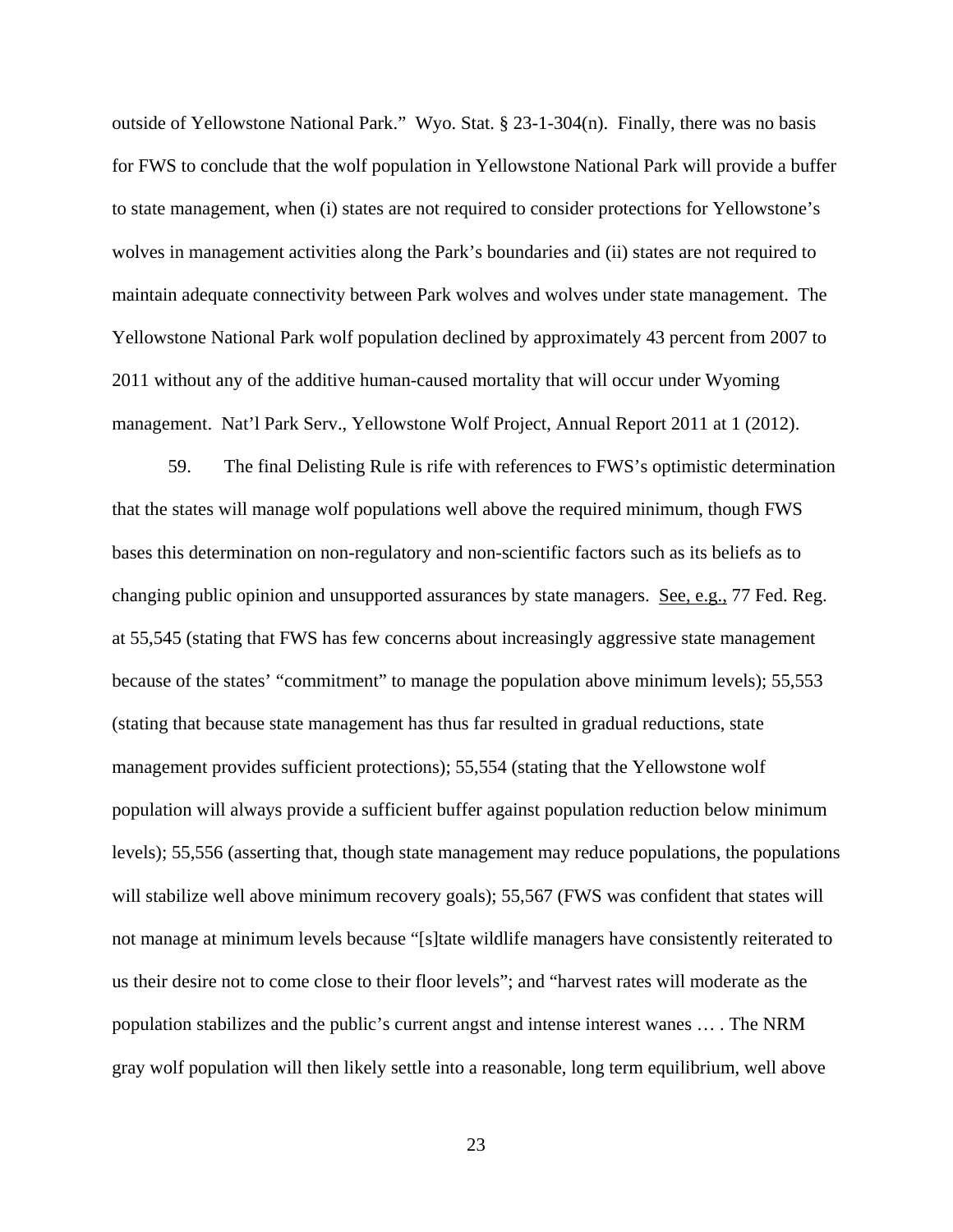minimum recovery levels."); 55,568 (stating that "a NRM gray wolf population more than double the minimum management targets is likely" based on FWS's determinations that (i) increasingly aggressive state management such as longer hunting seasons and larger quotas are "temporary", (ii) wolves are difficult to hunt because they prefer rugged, remote, and difficult-toaccess landscapes; (iii) wolves will become more difficult to find and kill as their numbers are reduced; and (iv) it is likely that hunter and trapper interest and dedication will diminish as the wolf population is reduced, as success rates for hunters and trappers decrease); 55,569 (public pressure to aggressively manage wolves will decrease as the wolf population decreases, such that states will not manage at minimum levels). None of these determinations provides a rational basis for FWS's continuing assertions that the NRM DPS population will remain "perhaps around 1,000 wolves," but FWS's continued reliance on population numbers well above the recovery minimums demonstrates an apparent lack of confidence that the agency's recovery criteria of 300 wolves/30 breeding pairs are truly sufficient.

60. As a matter of the best available scientific information, FWS's recovery criteria are not sufficient. Under the internationally accepted International Union for Conservation of Nature's "Red List Criteria" (previously relied upon by the Service as persuasive authority when rendering ESA listing decisions, but inexplicably disregarded by the agency here), a species must be listed as "vulnerable" when its population falls below 1,000 "mature" individuals. With respect to wolves in particular, scientists have calculated that a minimum population of 2,000 to 5,000 (including both mature and immature animals) is required to ensure long-term viability. Indeed, FWS itself requires 1,251–1,400 wolves for a recovered population in Minnesota and FWS's Post-Delisting Monitoring Plan for western Great Lakes wolves identifies a trigger for consideration of relisting if the Minnesota winter wolf population reaches "1500 or fewer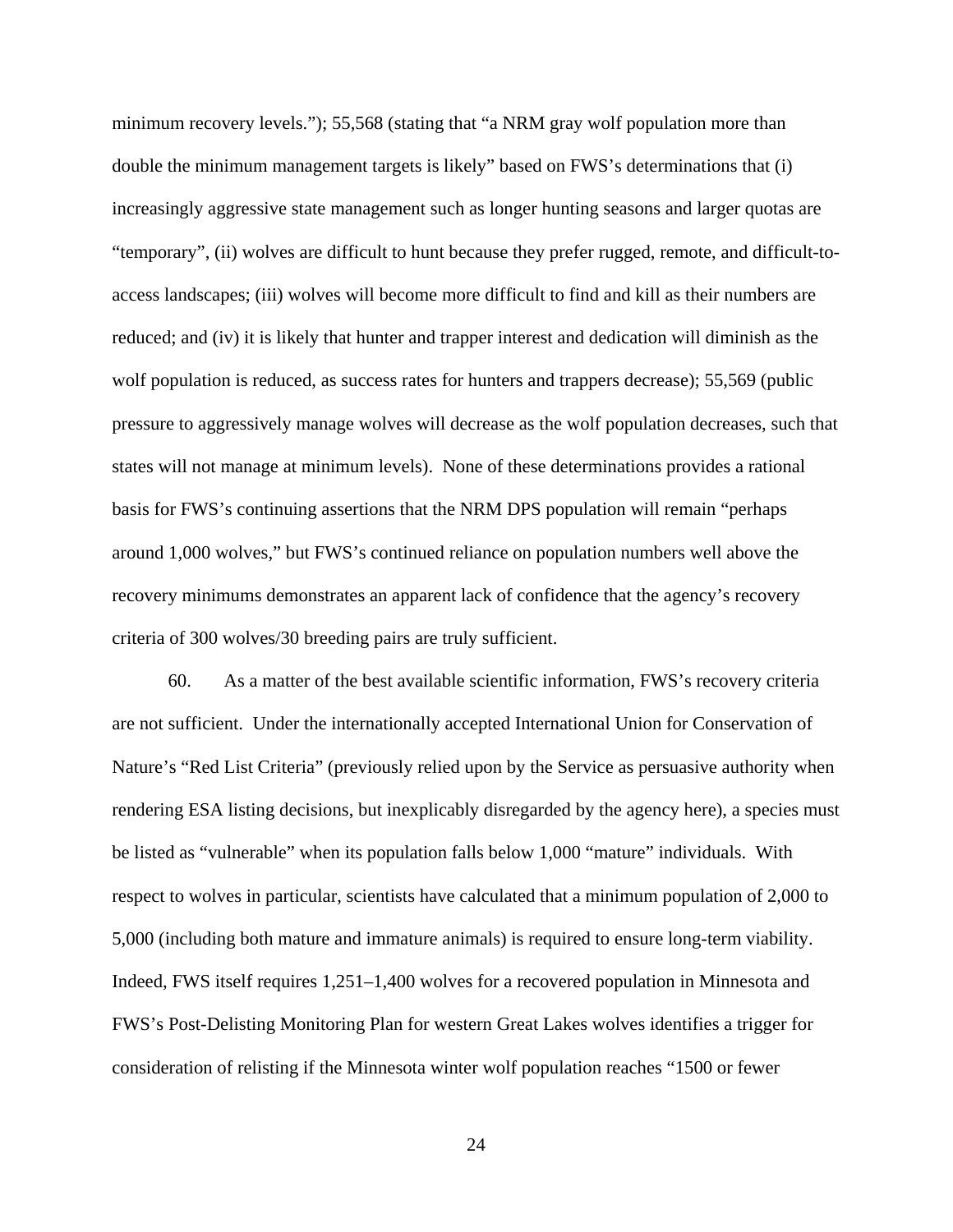wolves." FWS, Post-Delisting Monitoring Plan for Western Great Lakes Distinct Population Segment of the Gray Wolf (Feb. 2008). The differential standards for gray wolves in the northern Rockies and the western Great Lakes cannot be justified under scientific principles of conservation biology.

61. FWS has acknowledged that small, isolated populations of only 100-150 wolves, as contemplated by the Delisting Rule, are not sustainable. See 74 Fed. Reg. at 15,172 (minimal recovery levels will reduce genetic exchange and are inadequate). The Delisting Rule fails to address any concerns regarding the "small, isolated population." 77 Fed. Reg. at 55,565. Instead, FWS continually predicted that a larger wolf population will be maintained, despite the fact that no legal mechanisms actually exist to prevent states from managing for minimum population levels.

62. Because FWS arbitrarily determined that wolves in the NRM DPS are not threatened by a small population size, the Delisting Rule is arbitrary, capricious, an abuse of discretion, and otherwise contrary to the ESA, 16 U.S.C. § 1533(a), (b), in violation of the APA, 5 U.S.C. §706(2), and must be set aside.

### **SECOND CAUSE OF ACTION**

(Violation of Endangered Species Act, §4(a); Lack of Biological Recovery - Lack of Genetic Connectivity and Diversity)

63. Plaintiffs hereby reallege and incorporate Paragraphs 1 through 62.

64. The Delisting Rule is arbitrary and contrary to the best available science because it failed to demonstrate that the NRM wolf population is not threatened by ongoing genetic isolation that is certain to worsen under Wyoming management. The health of the population is determined not only by population size, as discussed above, but also by metapopulation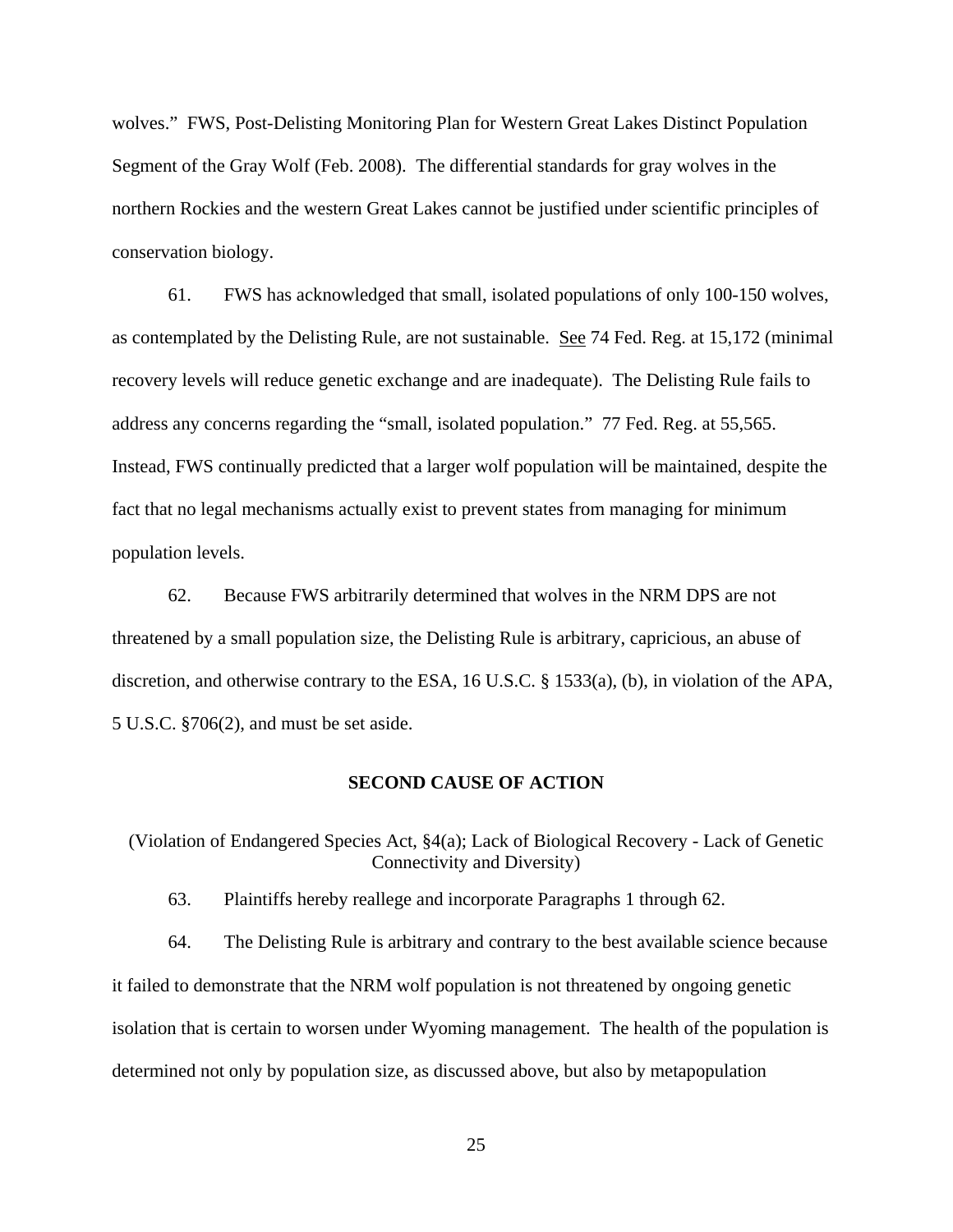connectivity, meaning exchange of individual wolves and their genetic material among population centers. Metapopulation connectivity is a function of both population size and distribution; connectivity is enhanced in metapopulations with shorter distances between subpopulations. Without rationally determining that wolves throughout the DPS are not imperiled by future inadequate genetic exchange, FWS could not determine that the recovery criteria in the ESA are met.

65. Even with the current wolf population at roughly 1,700-1,800 wolves, the current wolf population in the northern Rockies has not yet established the connectivity between core recovery areas that FWS itself has deemed essential. FWS has repeatedly stated that the establishment of a metapopulation dynamic among the three recovery areas and Canada is essential to the long-term viability of the NRM DPS. See 77 Fed. Reg. at 55,537 ("[t]he importance of movement of individuals between subpopulations cannot be overemphasized." (the Delisting Rule, quoting the 1994 Environmental Impact Statement)). While limited genetic connectivity has been demonstrated between the three subpopulations, (B.M. VonHoldt et al., A Novel Assessment of Population Structure and Gene Flow in Grey Wolf Populations of the Northern Rocky Mountains of the United States, 19 Molecular Ecology 4412 (2010)), the GYA subpopulation continues to be the most isolated of the three NRM DPS subpopulations, (J.K. Oakleaf et al., Habitat Selection by Recolonizing Wolves in the Northwestern United States, 70 J. Wildlife Management 554 (2006) ("Oakleaf et al. (2006)")); 77 Fed. Reg. at 55,593.

66. Connectivity will continue to decrease under state management. As FWS stated in the Delisting Rule, "after delisting the population will no longer be growing, the population will likely go through a period [of] reduction before leveling off, and management will likely result in higher mortality rates for both dispersers and resident wolves." Id. at 55,953-54.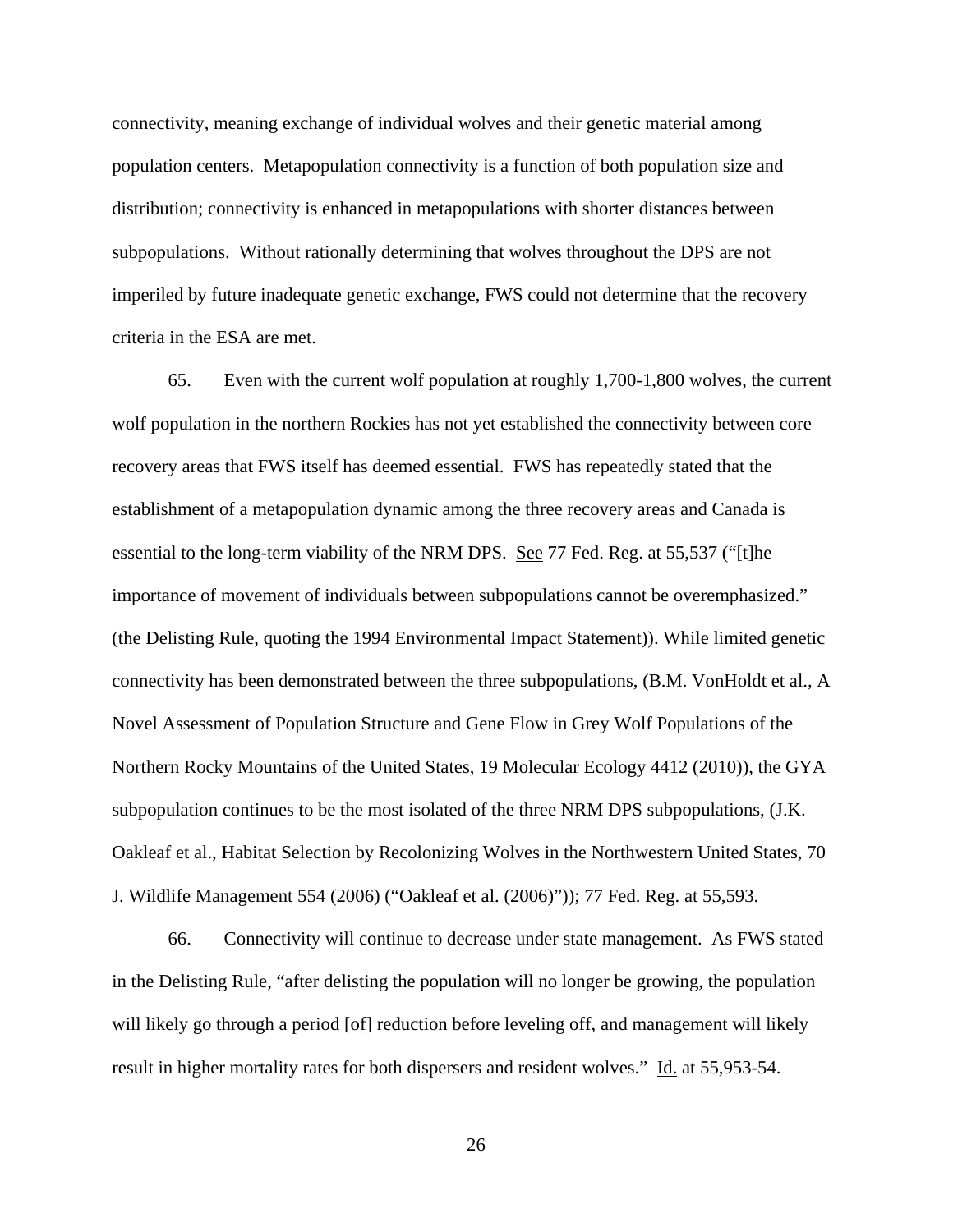67. Furthermore, both the home range of, and dispersal opportunities for, wolves in the NRM DPS will be decreased under Wyoming management. FWS previously rejected Wyoming's attempts to adopt a dual-classification status for wolves (i.e., regulated trophy game management in some areas and unregulated predator management in others), and called for wolves to be managed as trophy game animals throughout the state. FWS cited several reasons cited for this decision, including concerns that treating wolves as predators in most of the state would limit opportunities for genetic and demographic connectivity. Now FWS has apparently reversed its position, and stated that its prior concerns have been addressed. In lieu of trophy game status throughout the state, FWS stated in the final rule that it accepted the following Wyoming measures as adequate: (i) regulations committing to manage wolves so that genetic diversity and connectivity issues do not threaten the population, (ii) incorporating a "management goal" of one migrant per generation, (iii) committing to an adaptive management approach that adjusts management if the management goal is not met, (iv) planning to use human translocation of wolves if necessary to increase genetic interchange, and (v) the seasonal expansion, or "flex zone," for trophy game management during four and a half months per year. These measures are not sufficient to remedy the concerns FWS previously raised, and are no substitute for the previous FWS requirement that Wyoming manage wolves as trophy game throughout the state.

68. The Wyoming regulations state that Wyoming's commitment to manage wolves so that genetic diversity and connectivity issues do not threaten the population will be accomplished by "encouraging effective migrants into the population." Wyo. Admin. Code GAME HUNT Ch. 21 § 5. The Wyoming wolf management regulations do not provide a mechanism by which this encouragement will be accomplished. Neither Wyoming's wolf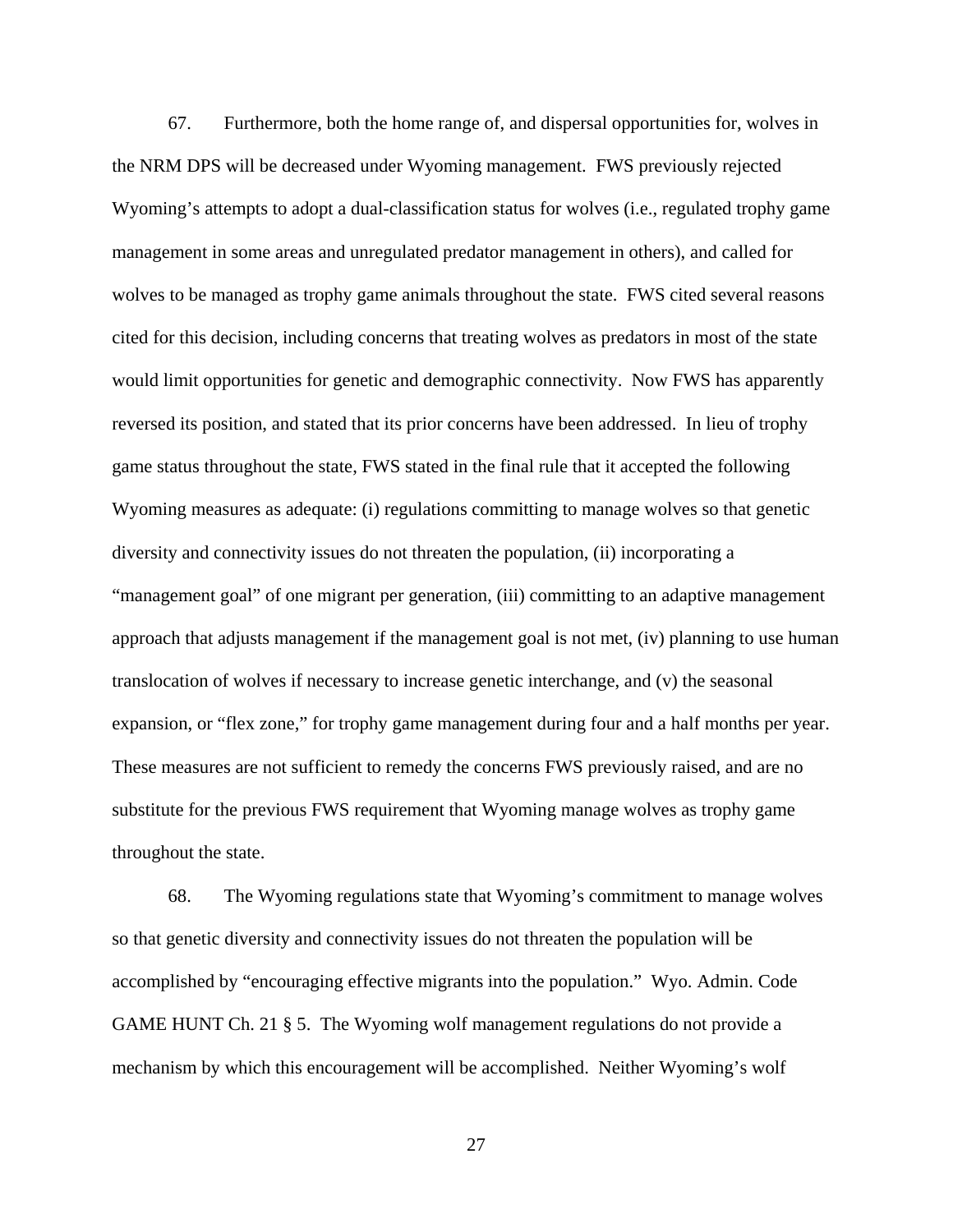management statute nor its regulations affirm the "management goal" of one migrant per generation, and do not specifically commit to using an adaptive management approach. Furthermore, stating that Wyoming will use "adaptive management" does not actually establish any regulatory mechanisms to ensure that state management will be adequate to meet Wyoming's obligation to ensure the recovery criteria are met.

69. State management will diminish connectivity by diminishing the wolf's range within Wyoming, which will have the effect of diminishing its range throughout the NRM DPS. The predator area designation, even with the flex zone's seasonal expansion, decreases the wolf's range in Wyoming and limits opportunities for dispersers to cross into wolf populations in the rest of the NRM DPS.

70. Mortality of future dispersing wolves is certain to increase under state management. Wolves attempting to enter Wyoming from Idaho will have to run the gauntlet of the predator management area, including the flex zone which will be managed as a predator zone for roughly two thirds of the year (between March 1 and October 14). While the flex zone imposes a regulated-hunting approach to wolf management in the affected area for a period of four and a half months each year, nearly half of all known past wolf dispersal events occurred outside of that period and wolves on average have taken more than five months to disperse from home territory to their new range. The wolf hunting regulations in Montana and Idaho will also affect the number of successful dispersals to and from Wyoming. In particular, Idaho's wolf hunting regulations for areas adjacent to Wyoming's flex zone, in combination with the management of the flex zone itself, fail to ensure that there will be a single day of the year when a wolf can disperse across the Idaho-Wyoming border without being subject to human-caused mortality.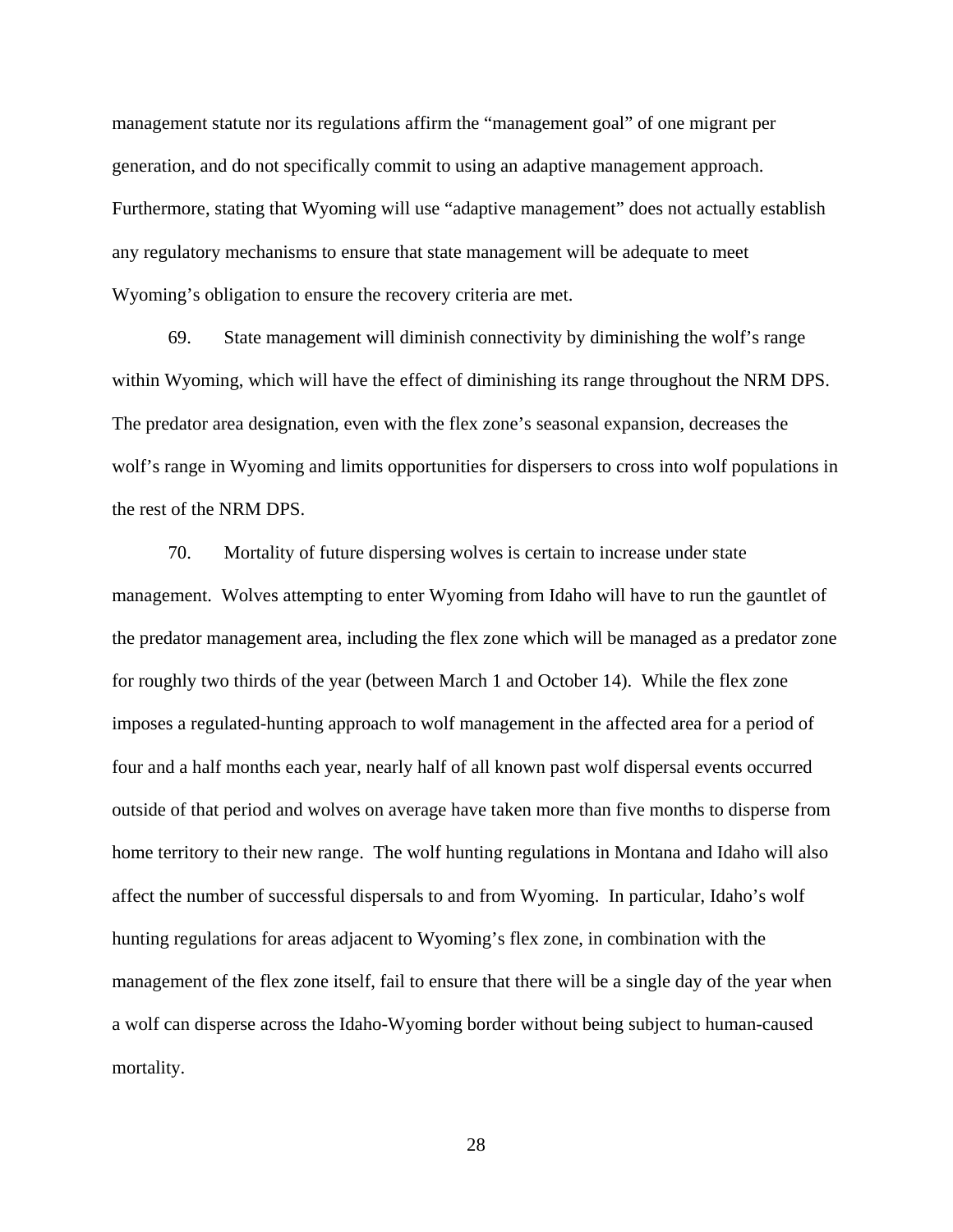71. The Delisting Rule also allowed for "human-assisted" genetic exchange as a backstop mechanism should the Wyoming plan result in inadequate genetic connectivity. This is inappropriate in the delisting context. One of the primary purposes of the ESA is to "provide a means whereby the ecosystems upon which endangered species and threatened species depend may be conserved." 16 U.S.C. § 1531(b) (emphasis added). The term "conserve" means "to use … all methods and procedures which are necessary to bring any endangered species or threatened species to the point at which the measures provided [by the ESA] are no longer necessary. Such methods include … transplantation … ." 16 U.S.C. § 1532(3) (emphasis added). While translocation, genetic manipulation, and maintenance of captive populations are appropriate tools for promoting recovery of an endangered population, they are not appropriate bases upon which to determine that a species has recovered and no longer requires protections of the ESA. Other ESA authorities confirm that the statute aims to sustain species through restoration of natural processes rather than through perpetual human manipulation. See id. § 1539(a)(2)(B)(iv) (before issuing incidental take permit, FWS must find "the taking will not appreciably reduce the likelihood of the survival and recovery of the species in the wild") (emphasis added); Interagency Cooperative Policy for the Ecosystem Approach to the ESA, 59 Fed. Reg. 34,273, 34,274 (July 1, 1994) (agency policy is to "[d]evelop and implement recovery plans … in a manner that restores, reconstructs, or rehabilitates the structure, distribution, connectivity and function upon which … listed species depend").

72. In the Delisting Rule, FWS pointed to past examples of dispersal to indicate that genetic exchange in the future will be sufficient. At the same time, FWS also acknowledged that because the wolf population will be diminished, "past dispersal data is unlikely to be an exact predictor of future effective migration rates." 77 Fed. Reg. at 55,954. However, FWS failed to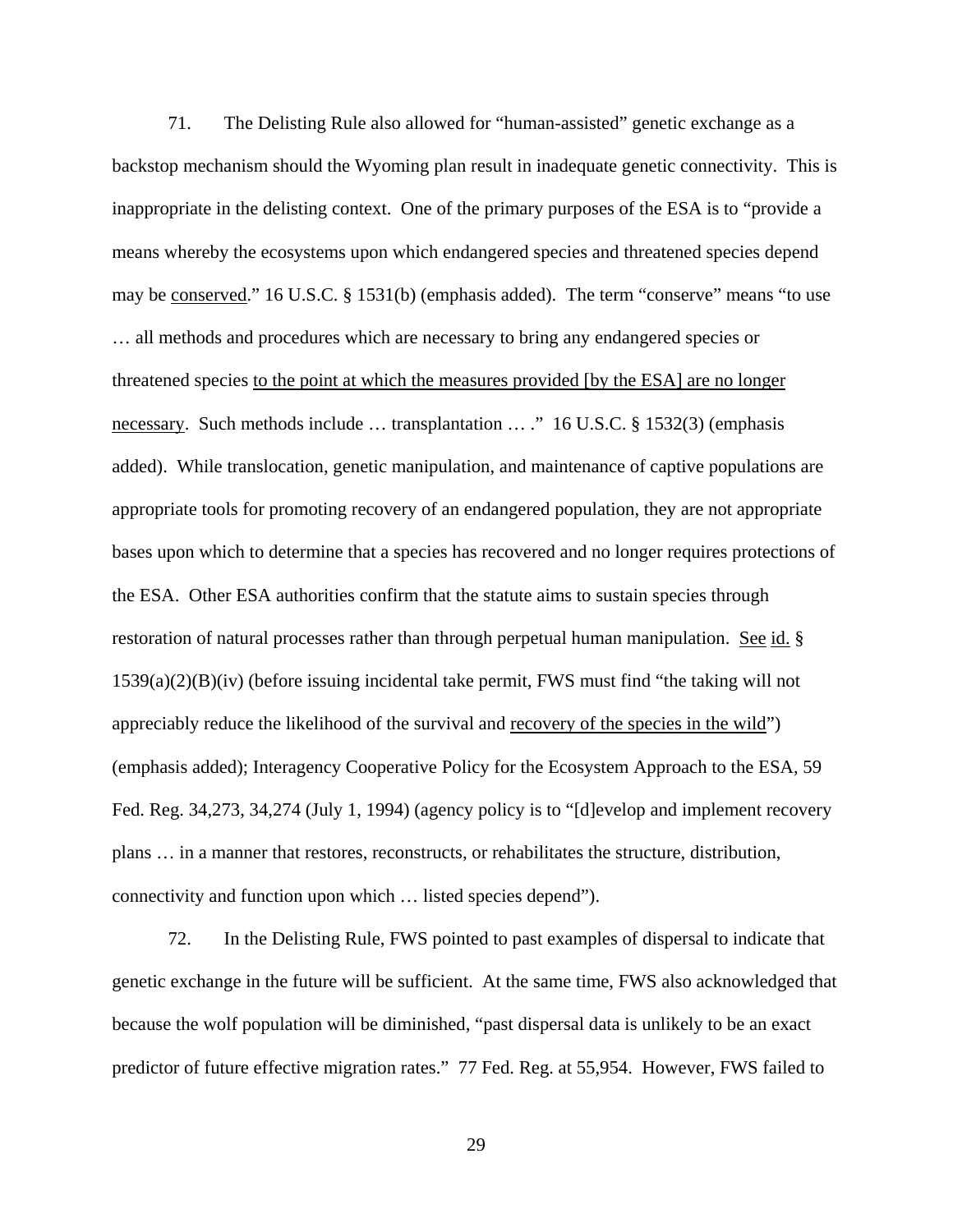consider two other important factors: that the referenced past dispersal events took place at a time when (i) the wolf population was increasing, not declining and (ii) wolves were under federal protection throughout their range. Neither of these factors will be present in the future.

73. In addition to relying on Wyoming's inadequate measures, FWS also based its conclusion that essential genetic exchange will be sufficient after delisting on its determination that "the overall NRM population is likely to be maintained well above recovery levels (perhaps around 1,000 wolves across the NRM DPS)." As discussed above, this claim is unfounded and represents an arbitrary basis for conclusions regarding genetic connectivity and exchange. Therefore, FWS's determination that genetic exchange will be fostered under state management relies on inflated population estimates, and is arbitrary and unfounded.

74. The Delisting Rule is thus arbitrary, capricious, an abuse of discretion, and otherwise contrary to the ESA, 16 U.S.C. § 1533(a), (b), in violation of the APA, 5 U.S.C. §706(2), and must be set aside.

## **THIRD CAUSE OF ACTION**

(Violation of Endangered Species Act, §4(a); Inadequate Regulatory Mechanisms)

75. Plaintiffs hereby reallege and incorporate Paragraphs 1 through 74.

76. FWS arbitrarily concluded that the Wyoming portion of the northern Rockies DPS is not threatened by "the inadequacy of existing regulatory mechanisms." 16 U.S.C. § 1533(a)(1)(D); 77 Fed. Reg. at 55,591.

77. Wyoming's wolf management statute requires the Wyoming Game and Fish Department to manage for wolves based on a minimum population of 100 wolves and 10 breeding pairs outside of Yellowstone National Park and the Wind River Reservation, and does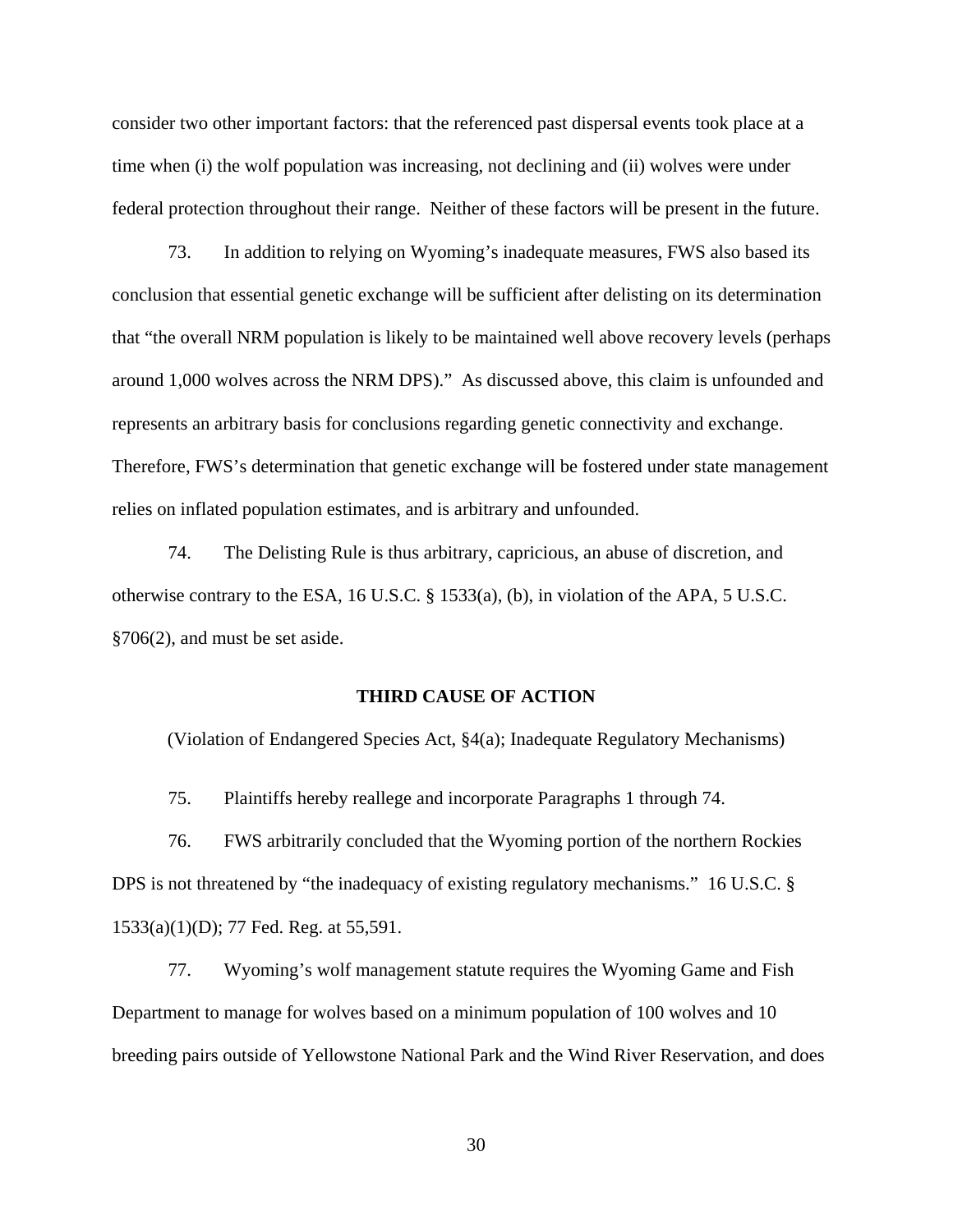not require Wyoming management to take into account, or compensate for, reductions in the population within Yellowstone.

78. Wyoming law fails to ensure the wolf population does not drop below 100 wolves or 10 breeding pairs. For example, Wyoming law does not include a population buffer above this minimum, and as such cannot ensure even that this low minimum is maintained. This was a key issue raised in the peer review panel's initial report, and more than one panelist believed there was a need for explicit buffering. In response to the repeated calls for an explicit buffer, among other issues, Wyoming produced an "Addendum" to its wolf management plan. The Addendum contains assertions that Wyoming's approach will "maintain an adequate population buffer above minimum recovery levels," but fails to amend state law to actually require a buffer. Wyoming Game and Fish Department, Addendum: Wyoming Gray Wolf Management Plan at 4 (March 22, 2012). Nevertheless, in the Delisting Rule, FWS affirmed that "[w]e decided against requiring Wyoming to provide a specific numeric buffer above these minimum management targets." 77 Fed. Reg. at 55,556.

79. This population buffer question is critical to FWS's determination that adequate regulatory mechanisms exist to protect the NRM gray wolf population after delisting, given Wyoming's stated intent to reduce the population, starting in the 2012-13 hunting season. See 77 Fed. Reg. at 55,553; see also Wyoming Plan Addendum at 6; Wyo. Stat. § 23-1-304(g), (h), (j), (m), (n). This anticipated wolf killing would play out against the backdrop of a wolf population history that saw the Yellowstone National Park wolf population decline by approximately 43 percent from 2007 to 2011 without any of the additive, human-caused mortality that Wyoming now contemplates. Nat'l Park Serv., Yellowstone Wolf Project, Annual Report 2011 at 1 (2012). A similar decline for the portion of the population outside of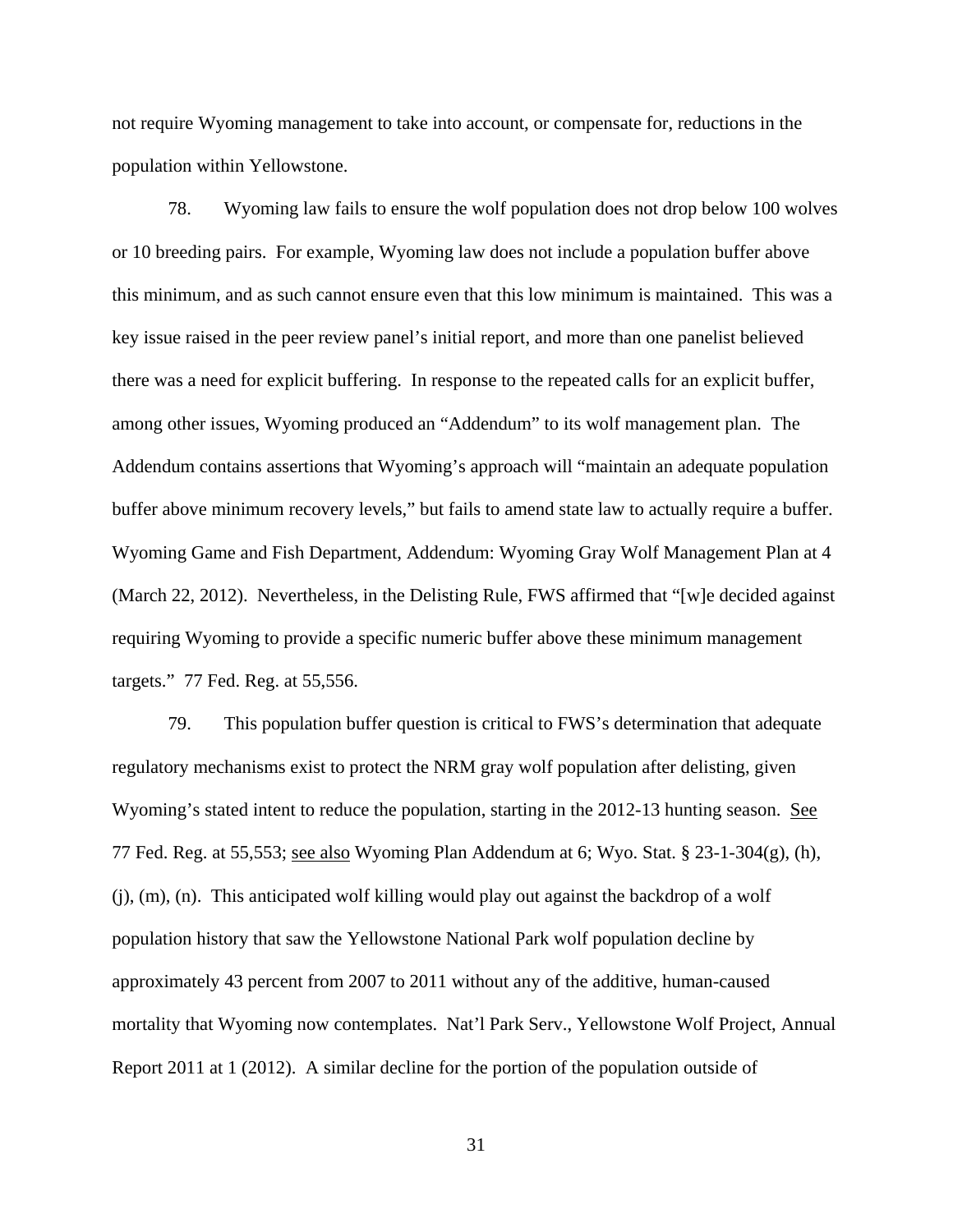Yellowstone National Park and the Wind River Reservation could quickly leave the state below agreed-upon minimums. Without any safeguards in place to guarantee an adequate buffer, FWS's determination that the NRM DPS is not endangered or threatened by inadequate state regulatory mechanisms is arbitrary, capricious, contrary to the ESA and not based on the best available science. 16 U.S.C. § 1533(a), (b).

80. Compounding the problem caused by lack of a management buffer, Wyoming law contains no firm target for or limitation on human-caused mortality. Wyoming plans in the first year to aim for a human-caused mortality rate between 22% and 35%. Wyoming Game and Fish Department, Addendum: Wyoming Gray Wolf Management Plan at 8 (March 22, 2012). Wyoming management officials have stated that they intend to be "conservative" in their approach during the 2012 season. See, e.g., Wyoming Game and Fish Department, Wolves in Wyoming: Wolves in Wyoming Information, http://gf.state.wy.us/web2011/wildlife-1000380.aspx (last visited November 12, 2012). Wyoming has made no assurance regarding target mortality rates in future years. The state's management documents express an intention to achieve an allegedly "sustainable" rate between 22% and 48%. This range is based on several studies evaluating the level of human-caused mortality that is sustainable for a wolf population. Several other studies placed the sustainable range between 17% and 29%. One outlying study found that wolves could sustain an anthropogenic mortality rate of up to 48%; Wyoming relies on this outlier study to establish the upper human-caused mortality limit for the state's wolves. Wolf management decisions, including hunting quotas, will largely be based on achieving a particular rate of anthropogenic mortality. Because Wyoming is relying on a rate that is derived from an outlier study, the plan does not adequately ensure that the rate of human-caused mortality will be sustainable. This is especially problematic because (i) Wyoming has not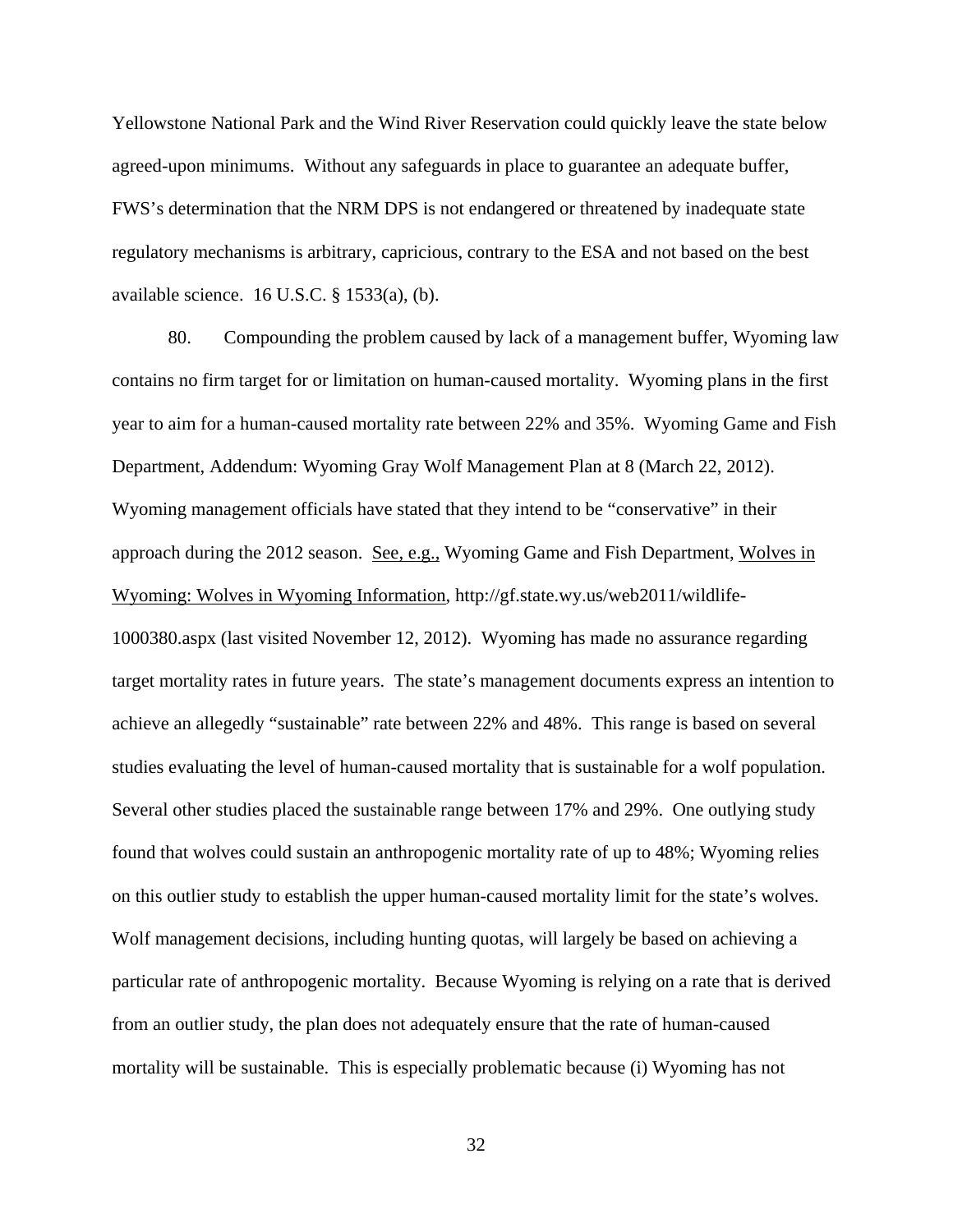established a management buffer or a specific adaptive management framework, so there is no assurance that the mortality rate will be decreased even if the number of wolves approaches the minimum threshold, and (ii) Wyoming intends to pursue an aggressive reduction of its wolf population.

81. The final Delisting Rule discussed Wyoming's planned high rate of humancaused mortality, and stated that this rate is not a concern because Wyoming intends to consider all sources of mortality when making management decisions. 77 Fed. Reg. at 55,600. The rule acknowledged that there will be "[s]ources of mortality that will be difficult to limit, or may be uncontrollable, occur regardless of population levels and include things like defense of property mortality, illegal take, accidental mortality (such as vehicle collisions), and mortality in the predator area of Wyoming." Id. FWS stated that it is not concerned about either aggressive state management or the impact of the significant uncontrollable sources of mortality, because Wyoming "intends to maintain an adequate buffer above minimum population objectives to accommodate management needs and ensure uncontrollable sources of mortality do not drop the population below this minimum population level." Id. However, as stated above, this commitment appears nowhere in Wyoming statutes or regulations. Furthermore, while FWS took comfort in the fact that "Wyoming removed statutory mandates for aggressive management of wolves (WGFC 2011, pp. 24, 52)," and considers this a "substantial improvement," this was only a cosmetic change in Wyoming law. 77 Fed. Reg. at 55,535. Wyoming struck the word "aggressive" from the statutory provision listing management techniques, but did not alter, clarify, or remove any of the techniques to be used. Wyoming law still states that permits shall be issued to landowners or livestock owners for removing wolves which are "harassing, injuring, maiming or killing livestock or other domesticated animals (or where chronic wolf predation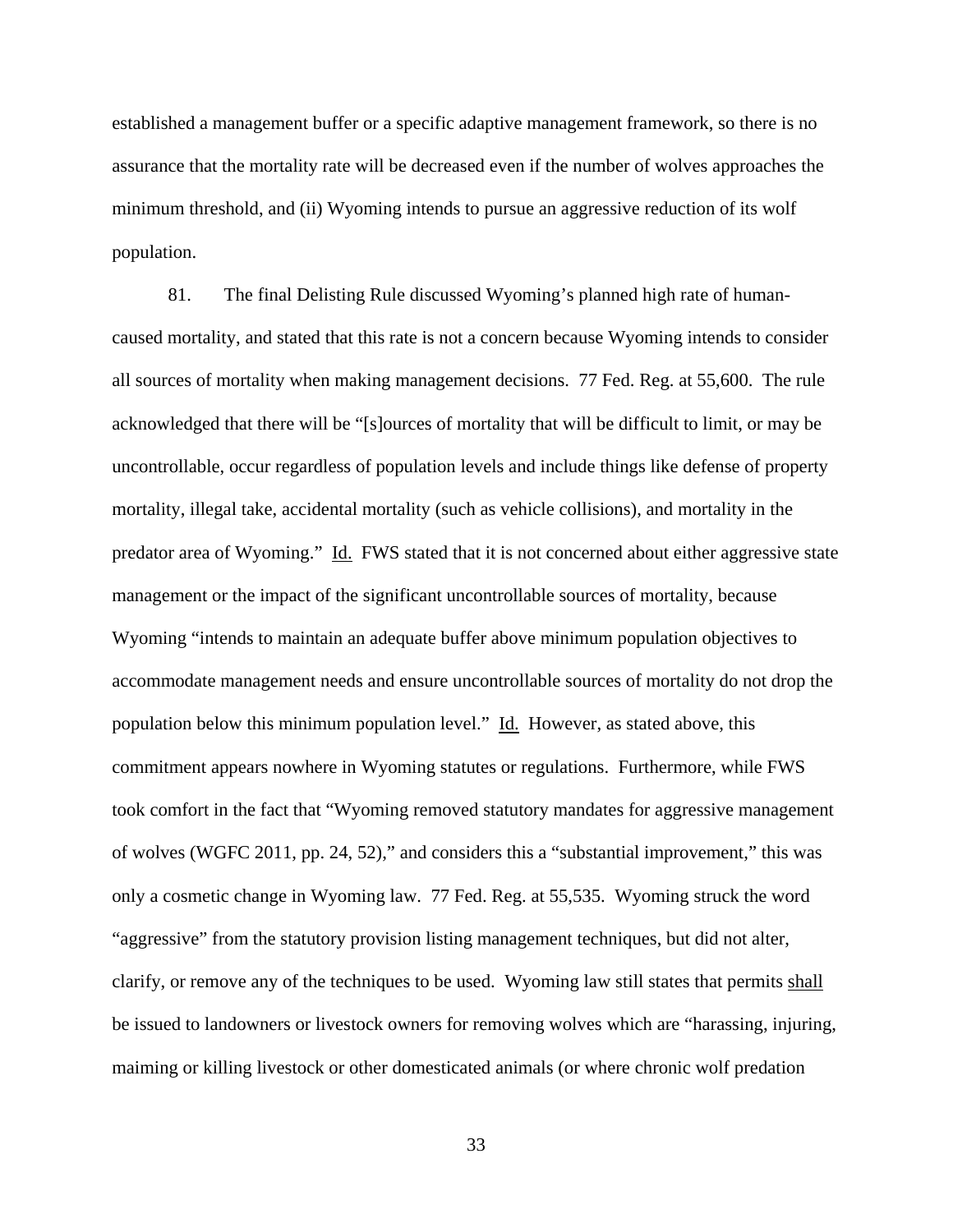occurs)," so long as the wolf population remains above the minimum threshold. Wyo. Stat. § 23- 1-304(n). The statute may no longer contain the word "aggressive," but FWS has nonetheless failed to require meaningful assurance from Wyoming, in the form of regulatory measures, that Wyoming wolf management could not accurately be described as such.

82. The Delisting Rule is therefore arbitrary, capricious, an abuse of discretion, and otherwise contrary to the ESA, 16 U.S.C. § 1533(a), (b), in violation of the APA, 5 U.S.C. §706(2), and must be set aside.

## **FOURTH CAUSE OF ACTION**

(Violation of Endangered Species Act, §4(a); Inadequate Regulatory Mechanisms – Human-Caused Mortality)

83. Plaintiffs hereby reallege and incorporate Paragraphs 1 through 82.

84. FWS wrongly concluded that the Wyoming portion of the northern Rockies DPS is not threatened by "the inadequacy of existing regulatory mechanisms." 16 U.S.C. § 1533(a)(1)(D); 77 Fed. Reg. at 55,588-91. In fact, existing regulatory mechanisms provide for an unreasonably high level of human-caused mortality, including unregulated killing of wolves in the vast majority of the state, where they are classified as "predators," unlimited mortality under defense-of-property laws, and aggressive state management techniques intended to reduce the population of wolves that prey on elk and livestock at any time the minimum wolf population of 100 wolves and 10 breeding pairs is present.

85. Wyoming law classifies wolves as predators in all but the northwest corner of the state. This designation subjects wolves to unlimited killing by a full array of aggressive techniques. For example, traps and snares may be used. Wyo. Stat. § 23-2-303 (d), (e). Other methods that may be used on wolves in the predator area include harassing, pursuing, hunting, shooting, or killing wolves "with, from, or by use of any aircraft, automotive vehicle, trailer,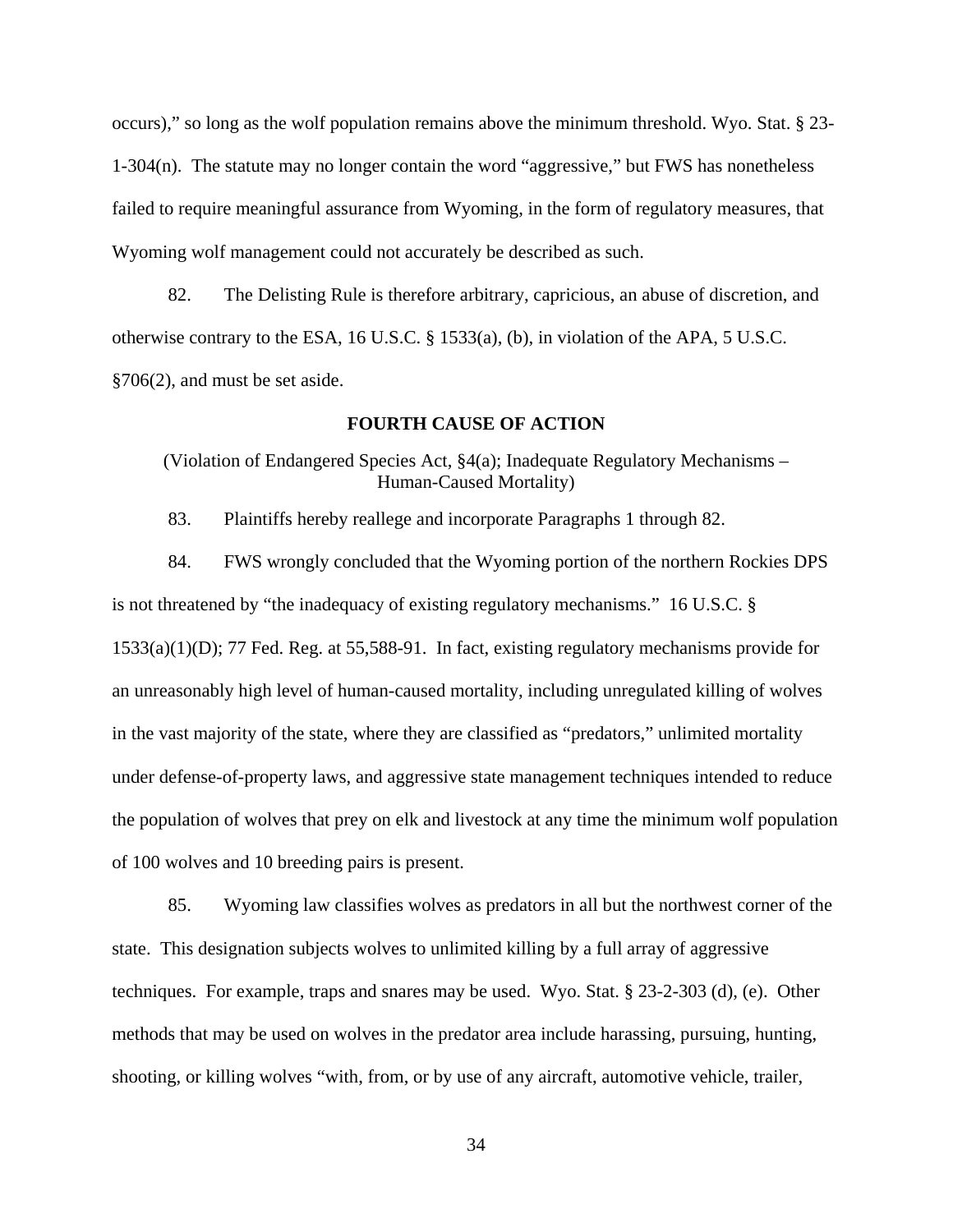motor-propelled wheeled vehicle, or vehicle designed for travel over snow." Wyo. Stat. § 23-3- 306(a).

86. Management of wolves as trophy game in the northwest corner of Wyoming also offers numerous opportunities for human-caused mortality. In the trophy game area, Wyoming law allows the Wyoming Game and Fish Department to use, or issue permits for private landowners to use, aerial hunting and hazing, among other techniques, in order to protect private property "including, but not limited to, livestock and other domesticated animals from wolf depredation." Wyo. Stat. § 23-1-304 (g).Wyoming law further authorizes Wyoming Game and Fish Department to "take any action necessary to reduce the effects of gray wolf predation on wild ungulate herds in areas of the state experiencing unacceptable impacts from gray wolf predation." Wyo. Stat. § 23-1-304 (g)-(n). "Unacceptable impact on a wild ungulate population or herd" is broadly defined in the Wyoming regulations to mean "any decline in a wild ungulate population or herd that results in the population or herd not meeting the Commission population management goals, objectives or recruitment levels established for the population or herd." Wyo. Admin. Code GAME HUNT Ch. 21 § 3. The Wyoming Game and Fish Department is granted the authority to "determine whether a decline in a wild ungulate population or herd constitutes an 'unacceptable impact' and whether wolf predation is a significant factor causing the 'unacceptable impact' based upon the best scientific data and information available." Id. The subjective nature of the determinations both of whether an impact is "unacceptable" and whether wolf predation is a "significant factor" allows the Wyoming Game and Fish Department broad authority to manipulate these objectives to authorize wolf killing. Permits allowing landowners or livestock owners to kill wolves shall be issued as long as "the removals authorized by such permits could not reduce the numbers of gray wolves below ten (10) breeding pairs or a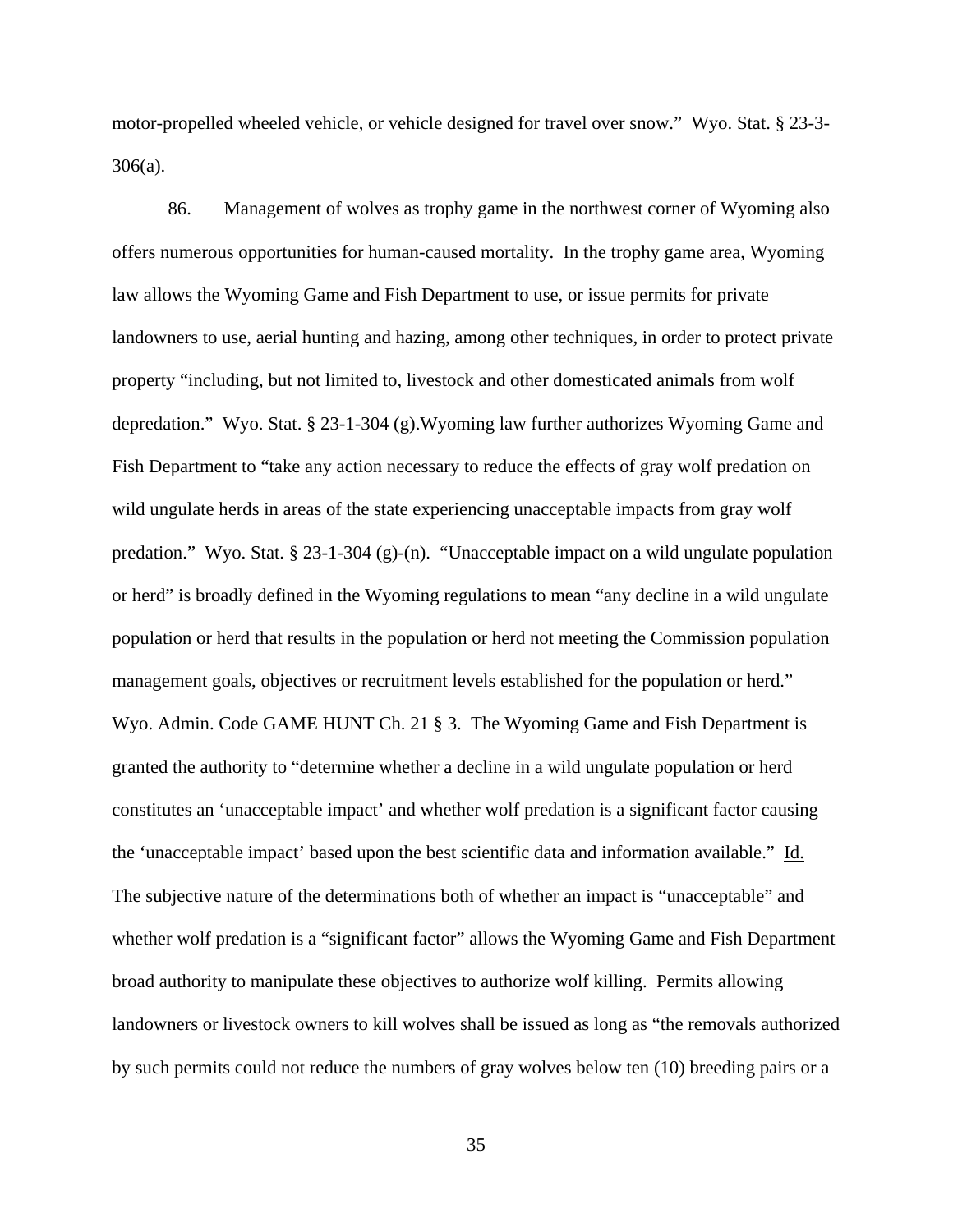total of one hundred (100) individual gray wolves within the state and outside of Yellowstone National Park and the Wind River Indian Reservation." Id.

87. In addition, throughout the state, Wyoming law allows for unpermitted and unregulated take of wolves that are "doing damage to private property." Wyo. Stat. § 23-3- 115(c). Under the statute, this means attacking or threatening livestock or dogs. Id. This provision is incompatible with a recovered wolf population suitable for delisting under the ESA because it lacks any exception for wolves that are "intentionally baited" into conflicts with livestock or dogs, and as such does not merely authorize but actually promotes wolf killing. By way of comparison, prior to delisting, FWS's wolf-management rule pursuant to ESA section 10(j) also authorized taking of wolves attacking livestock or dogs, but included a safeguard to prohibit such taking where there is "evidence of intentional baiting, feeding, or deliberate attractants of wolves." 50 C.F.R.  $\S 17.84(n)(4)(xiii)$  (2008). Similarly, Montana's wolf management regulations provide that "a person may kill a wolf that is attacking, killing, or threatening to kill a person or livestock, or that is in the act of attacking or killing a domestic dog"; however, "[a] person may not intentionally bait a wolf with domestic dogs or livestock for the purposes of killing the wolf." Mont. Admin. R. 12.9.1305 (11) (2012). Not only does the Wyoming statute fail to provide any such intentional baiting exception from the defense of property law, but Wyoming Game and Fish Department officials have stated at public meetings in Wyoming that baiting techniques such as staking out a dog or leaving sheep carcasses in an area of known wolf presence would be lawful for the express purpose of drawing in wolves for killing.

88. With respect to the concerns regarding the lack of a baiting exception, the final rule states that while it is unclear to FWS whether baiting would be allowed under Wyoming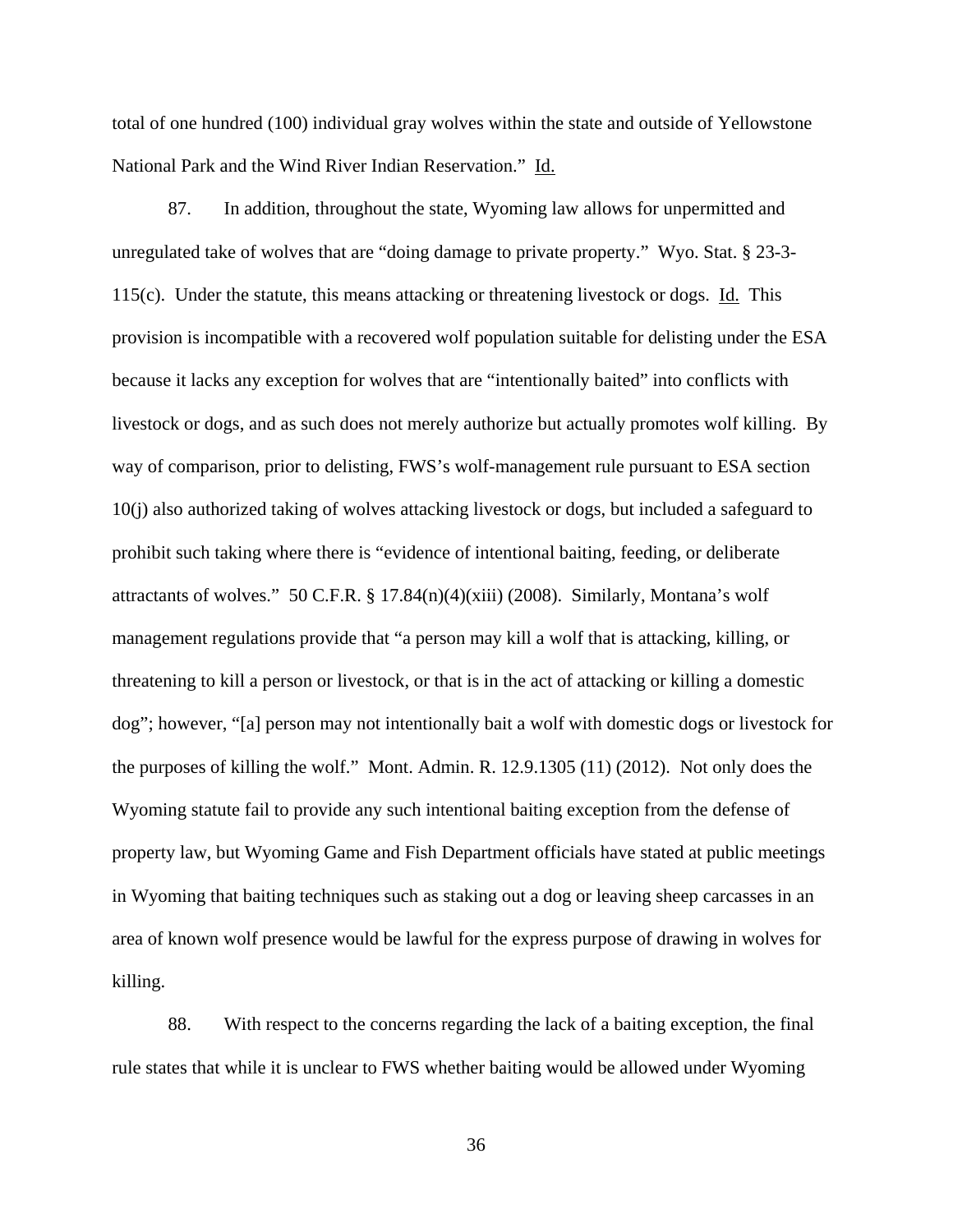law, FWS was unconcerned that this will become a widespread practice. This determination is based on two assumptions: first that baiting is a time-consuming practice that is difficult to carry out, and second, that landowners would instead prefer to obtain a lethal take permit. 77 Fed. Reg. at 55,561. These assumptions in no way provide an adequate substitute for a baiting exception to the doing damage to private property law. In particular, these assurances become meaningless at exactly the point where the defense-of-property law becomes most troubling: when the wolf population falls below minimum levels. At that point, despite perhaps the perceived inconvenience of baiting wolves, killing wolves "doing damage" to property, including wolves baited into such a conflict, would become the only avenue by which landowners could continue to kill wolves as state law would prevent the issuance of further lethal take permits.

89. Compounding the threat to a recovered wolf population, the defense-of-property law is not suspended or qualified even if the state's minimum wolf population objectives are approached or actually breached. Based on this, as well as the foregoing sources of humancaused wolf mortality, many of which cannot be halted, FWS's determination that the NRM DPS is not endangered or threatened by inadequate state regulatory mechanisms is arbitrary, capricious, contrary to the ESA and not based on the best available science. 16 U.S.C. §  $1533(a)$ , (b).

90. The Delisting Rule is therefore arbitrary, capricious, an abuse of discretion, and otherwise contrary to the ESA, 16 U.S.C. § 1533(a), (b), in violation of the APA, 5 U.S.C. §706(2), and must be set aside.

#### **FIFTH CAUSE OF ACTION**

(Violation of Endangered Species Act, §4(a); Significant Portion of the Range)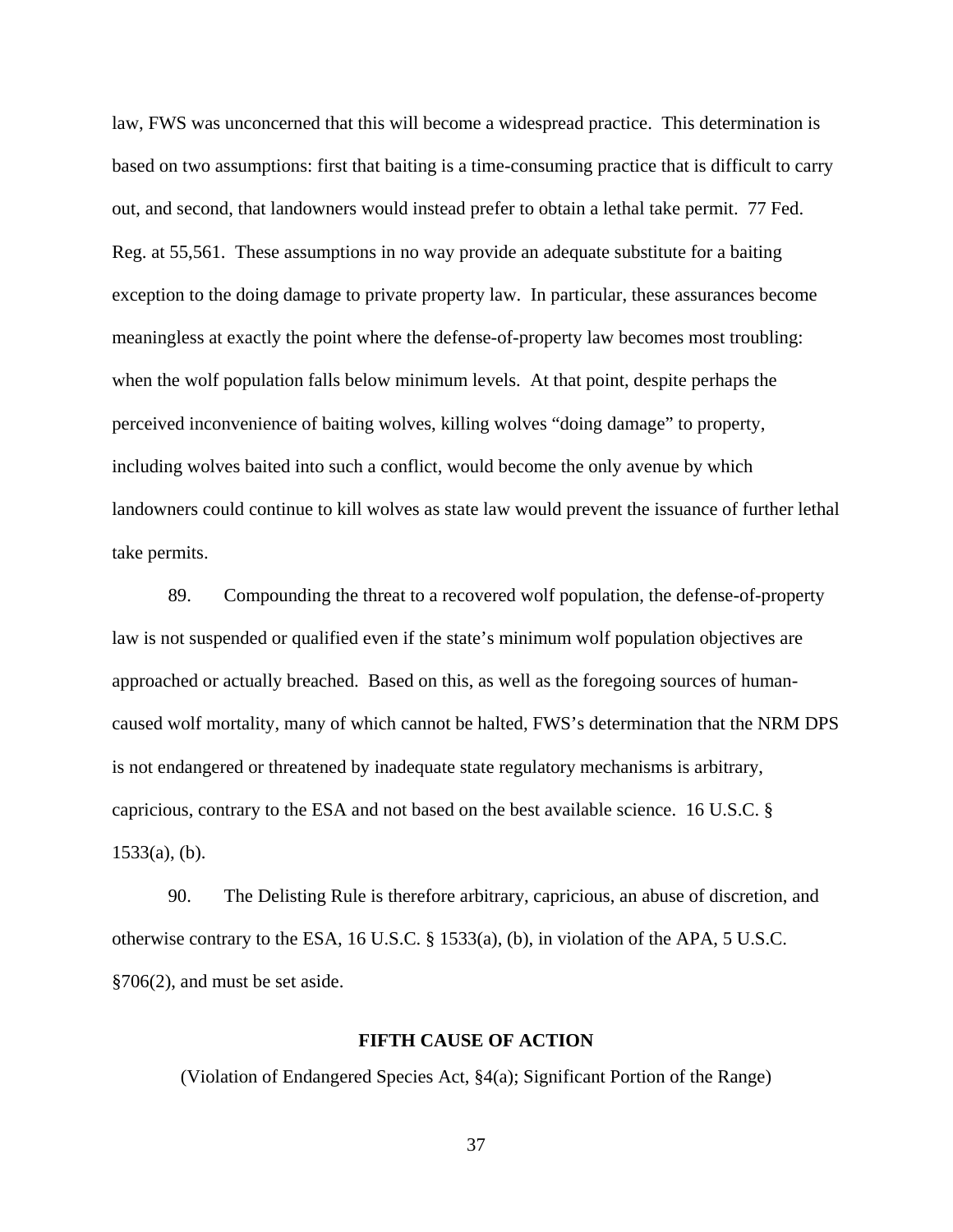91. Plaintiffs hereby reallege and incorporate Paragraphs 1 through 90.

92. ESA section 4(a) sets forth a five factor test for determining whether a species is threatened or endangered. 16 U.S.C. § 1533(a). These factors must be analyzed "throughout all or a significant portion of [the species'] range." Id. § 1532(6), (20). A species' range includes "major geographical areas in which [a species] is no longer viable but once was." Defenders of Wildlife v. Norton, 258 F.3d 1136, 1145 (9th Cir. 2001). The Delisting Rule failed to analyze threats to the gray wolf throughout significant portions of its range within the NRM DPS, instead assuming that the entire range of gray wolves is the DPS area currently occupied by a significant number of gray wolves. 77 Fed. Reg. at 55,576.

93. In the Delisting Rule, FWS also arbitrarily and capriciously determined that areas of the DPS outside the occupied portions of Wyoming's core recovery area are not significant portions of the gray wolf's range because they do not contain suitable wolf habitat. Id. at 55,576-77. This finding is based in part on current and future threats due to development and in part on the lack of resident wolves due to human-caused mortality or agency removal of wolves that have dispersed to these areas. To disqualify a major portion of wolves' historic range within the DPS due to preventable factors relating to human activities turns the ESA on its head. The Act's protections are meant to protect species from such threats.

94. The Delisting Rule is thus arbitrary, capricious, an abuse of discretion, and otherwise contrary to the ESA, 16 U.S.C. § 1533(a), (b), in violation of the APA, 5 U.S.C. §706(2), and must be set aside.

### **SIXTH CAUSE OF ACTION**

(Violation of Endangered Species Act, §4; failed to consider threats throughout entire DPS)

95. Plaintiffs hereby reallege and incorporate Paragraphs 1 through 94.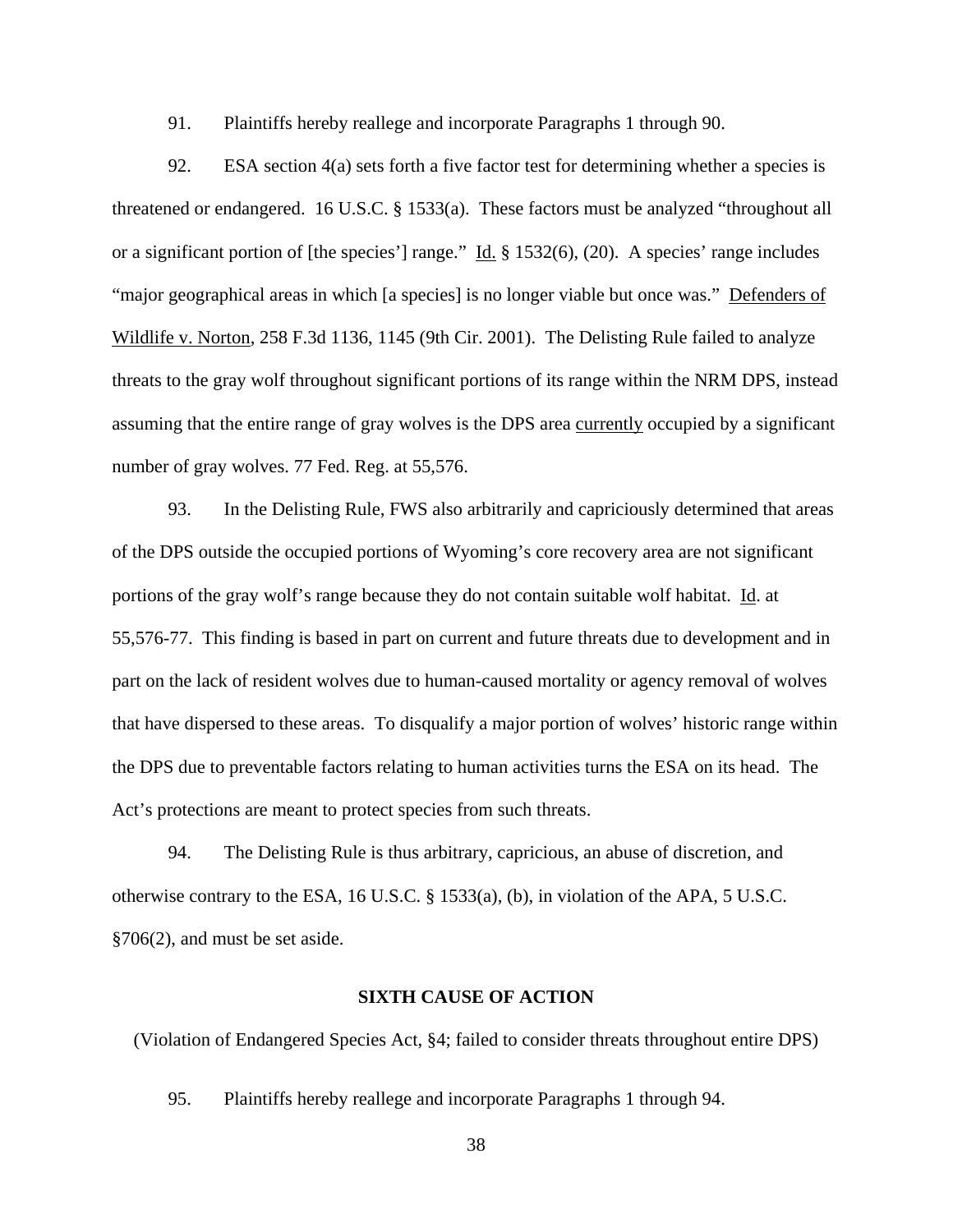96. In the Delisting action, FWS failed to consider both the impact the Wyoming delisting would have on the entire NRM DPS, and the threats posed to the DPS due to inadequate regulatory mechanisms in Idaho and Montana. FWS delisted wolves in Idaho and Montana in 2009 on the basis of its "belief" that the states would manage wolves for numbers far above the Service's inadequate recovery standards, notwithstanding the lack of any such commitments in state laws or regulations. The state game commissions have since demonstrated the ease with which hunting seasons and quotas may be changed. For example, in 2009, Idaho's statewide wolf population target was 520 wolves. See 74 Fed. Reg. at 15,169. In 2010, Idaho dispensed with any minimum total wolf population number, committing instead to maintain only 15 "packs" (as opposed to breeding pairs). Idaho Wolf Conservation and Management Plan (2002) at 18. Although FWS previously stated that significant changes in wolf management would trigger a status review for the species, see 74 Fed. Reg. at 15,133, FWS has not initiated a status review, nor has the Service even acknowledged the change in Idaho's population commitment. Instead, FWS continued to rely on an unrealistically high prediction of future wolf numbers in Idaho and other states. 77 Fed. Reg. at 55,568, 55,569, 55,594.

97. FWS also referenced unenforceable state intentions with respect to genetic exchange in its 2009 rule, including alleged state commitments to promote wolf dispersal and a memorandum of understanding ("MOU") among the Service, Montana, and Idaho that provides for wolf translocation in the event that genetic problems ever surface. Id. at 55,568. ("While we did not rely on the genetics MOU in reaching the above conclusion on population viability, the MOU is indicative of an intention of the States to maintain the NRM population's metapopulation structure by encouraging natural dispersal and effective migrants and implementing management practices that should foster both"). However, because the genetics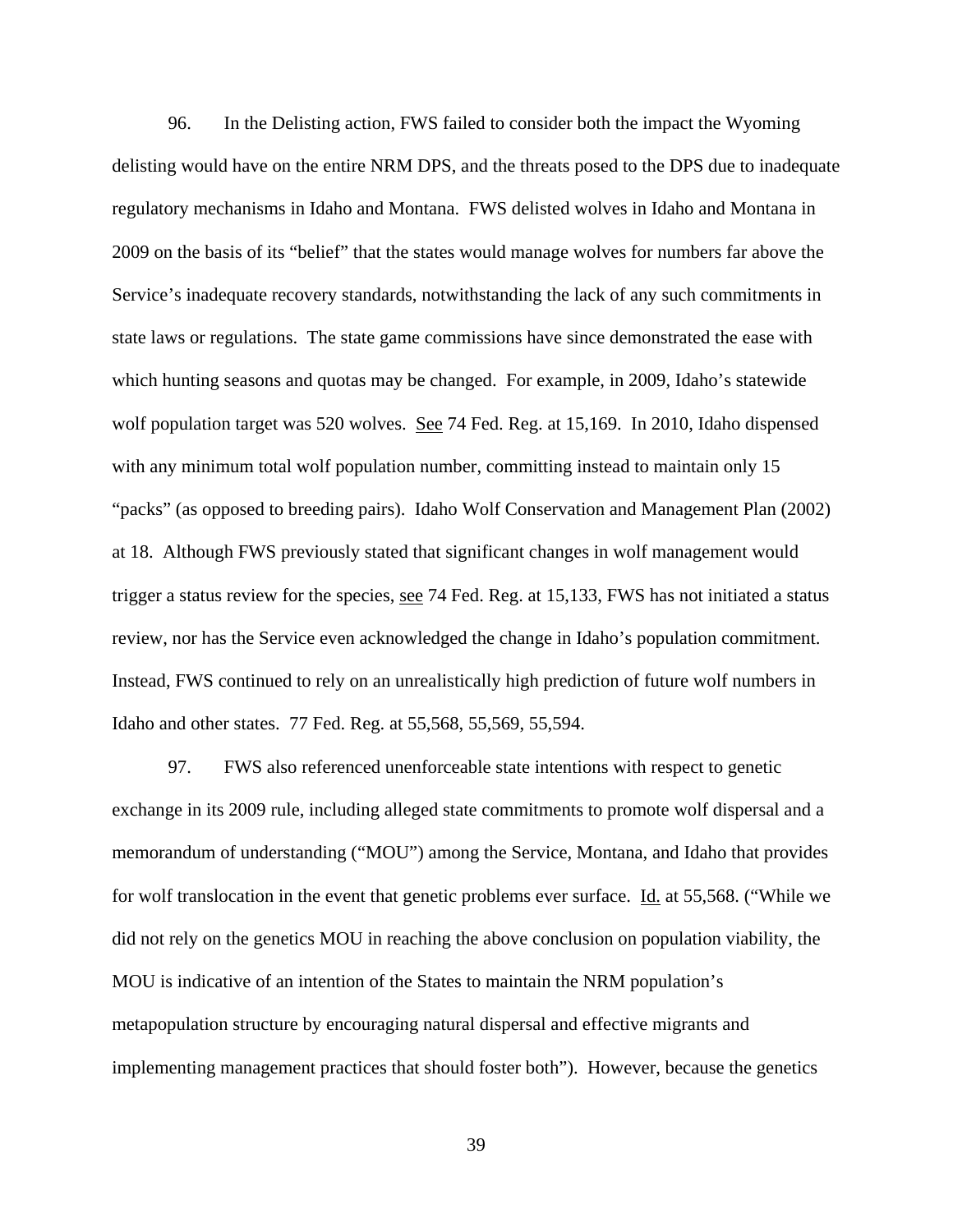MOU does not alter the statutory or regulatory responsibilities of state wildlife managers and fails to establish concrete management actions or thresholds, it too is subject to political caprice or inertia.

98. Finally, both Montana and Idaho have established 2012-13 regulations that promote far more aggressive wolf killing than FWS previously evaluated, including hunting and trapping within the December through April period FWS previously identified as critical for wolf dispersal. See 74 Red. Reg. at 15,176. In Montana, wildlife commissioners extended the general wolf-hunting season closing date from December 31 to February 28 and for the first time added a trapping season, in which each trapper can take three wolves. See Montana Department of Fish, Wildlife and Parks, 2012-2013 Wolf Season, Quotas and HD Boundaries—Final, available at http://fwp.mt.gov/doingBusiness/insideFwp/commission/meetings/agenda.html?si&coversheet&i temId=27071101 (last visited November 12, 2012). In Idaho, hunting and trapping of wolves is allowed through March 31 in many parts of the state, and each tag holder may take up to 10 wolves—5 trapped and 5 hunted. See 2012 Gray Wolf Hunting and Trapping Seasons and General Rules, available at http://fishandgame.idaho.gov/public/docs/rules/bgWolf.pdf (last visited November 12, 2012).

99. FWS failed to confront the decrease in wolf dispersal that is likely to result from such increasingly aggressive and hostile state wolf management measures. FWS's failure to reevaluate Montana and Idaho's regulatory changes, which further diminish protections for Northern Rocky Mountain gray wolves and threaten their viability, is arbitrary and contrary to the ESA. 16 U.S.C. § 1533(a)(1)(D).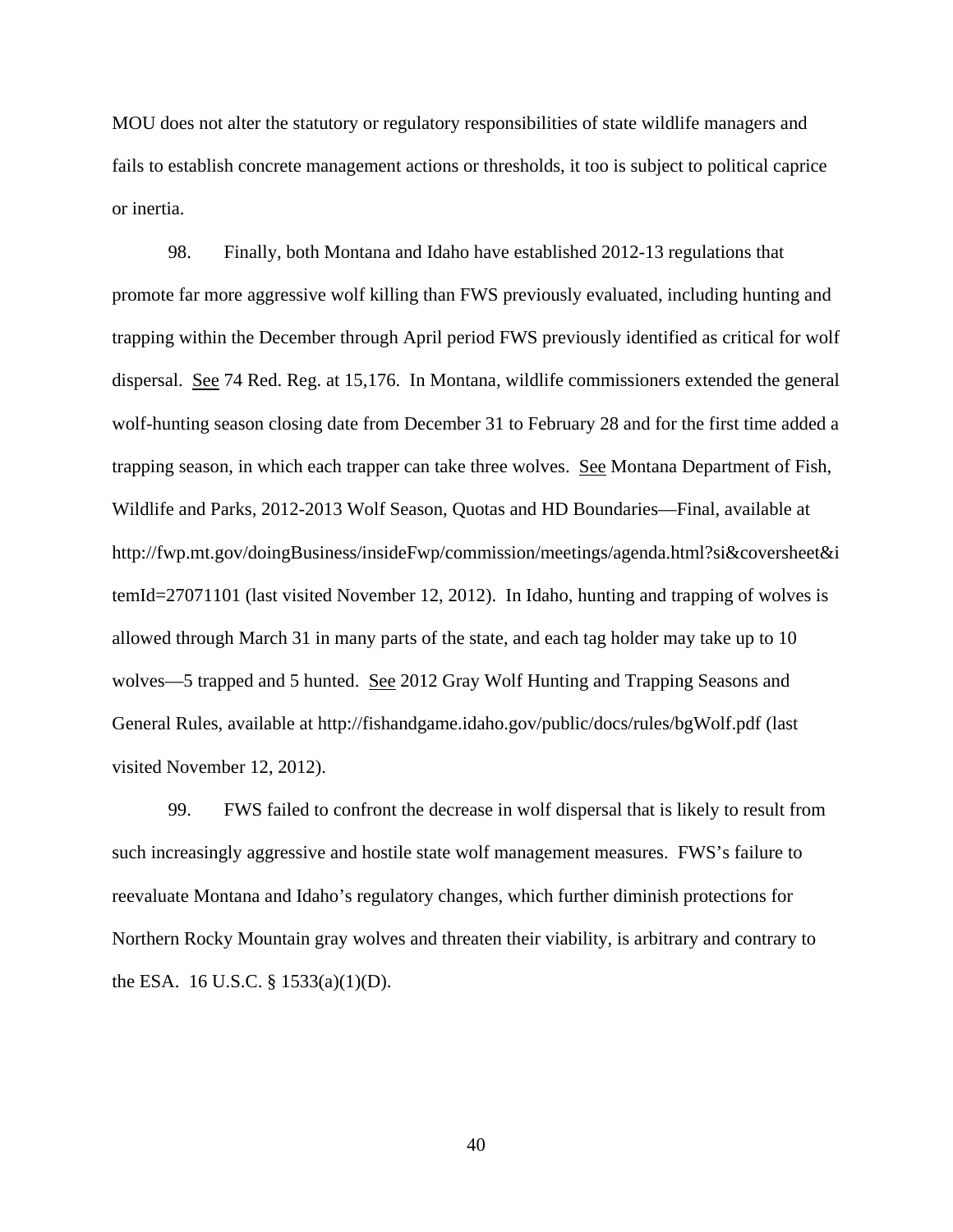100. The Delisting Rule is thus arbitrary, capricious, an abuse of discretion, and otherwise contrary to the ESA, 16 U.S.C. § 1533(a), (b), in violation of the APA, 5 U.S.C. §706(2), and must be set aside.

#### **SEVENTH CAUSE OF ACTION**

(Violation of Endangered Species Act, §4(a); Arbitrary Reliance on Non-Regulatory State Representations in Assessment of Regulatory Mechanisms)

101. Plaintiffs hereby reallege and incorporate Paragraphs 1 through 100.

102. FWS arbitrarily relied on non-regulatory state representations, including statements contained in state wolf management guidance documents and other non-binding state representations such as oral representations from Wyoming Game and Fish personnel, in assessing the adequacy of state regulatory mechanisms. This reliance evinces a failure to distinguish between regulatory and non-regulatory mechanisms.

103. For example, while FWS relied "primarily" on its review of the Wyoming laws and regulations, it also relied on the Wyoming wolf management plan to "further clarif[y] that the WGFD and WGFC intends to satisfy these statutory and regulatory mandates by maintaining a buffer above minimum population targets." 77 Fed. Reg. at 55,567. The Delisting Rule states that although "it would have been desirable for Wyoming to have included a reference to a buffer above minimum population targets in State statute and regulations, inclusion of such a concept or a specific numeric buffer is not required for us to consider the buffer described in Wyoming's wolf management plan." Id. Despite its centrality to the rationale offered in FWS's Delisting Rule, the concept of a population buffer above minimum wolf recovery levels does not appear in Wyoming's regulatory mechanisms.